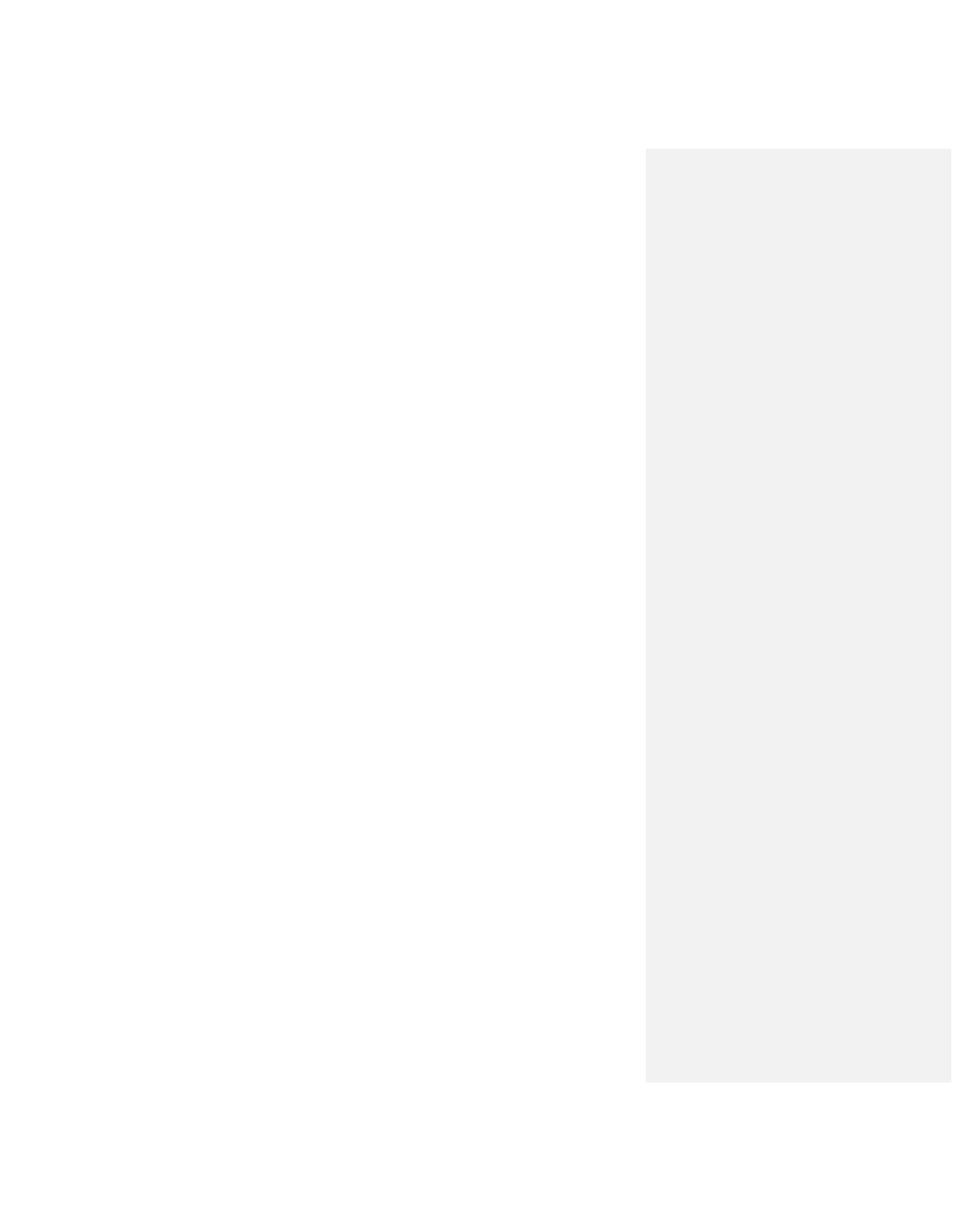### **Introduction**

This Background Paper has been published alongside the Preferred Strategy document in order to provide an overview of the consultation responses on the Strategic Options document and to provide a commentary explaining the choice of the preferred growth and spatial option.

### **Background**

The Strategic Options were the subject of a series of engagement events which led up to a 6 week public consultation exercise. The engagement events comprised:

- A Member Training Workshop on Friday 23rd September
- A Key Stakeholder Forum Workshop on Wednesday 12th October
- Town and Community Council Workshops on Friday 21<sup>st</sup> October, Monday 24th October and Tuesday 25<sup>th</sup> October

The six week public consultation exercise commenced on 28th October 2016 and ended on 9th December 2016 comprising:

- A main consultation document
- An 'easy read' consultation document
- A summary leaflet
- A comments form
- Public exhibitions at County Hall and at libraries on a staged basis, generally for 3 weeks at a particular venue
- Prominent coverage on the Council website

The engagement events and the public consultation were both assisted by Planning Aid Wales. The engagement events were all facilitated by Planning Aid Wales in conjunction with Officers and conducted so as to be interactive with audience participation in the form of workshop exercises and question and answer sessions. This reflects the intention to make a genuine attempt to engage with key stakeholders and Town and Community Councils as well as elected Members. The engagement events were generally well received both by those acting as facilitators and by attendees. The use of Planning Aid Wales enabled a different perspective to be taken in presenting and discussing material and to do so in a neutral and impartial manner. Planning Aid Wales were also involved in drafting the suite of 'easy read' documents which accompanied the main consultation document as well as the display material for engagement events and exhibitions.

Attendance at the Key Stakeholder Forum meeting was slightly disappointing with notable absences from key participants. During the early stages of Plan preparation, the Council was seeking to involve stakeholders in helping to shape the Plan through engagement. The absence of key organisations, when discussing strategic options, makes it difficult to establish working relationships and ultimately consensus on the Plan.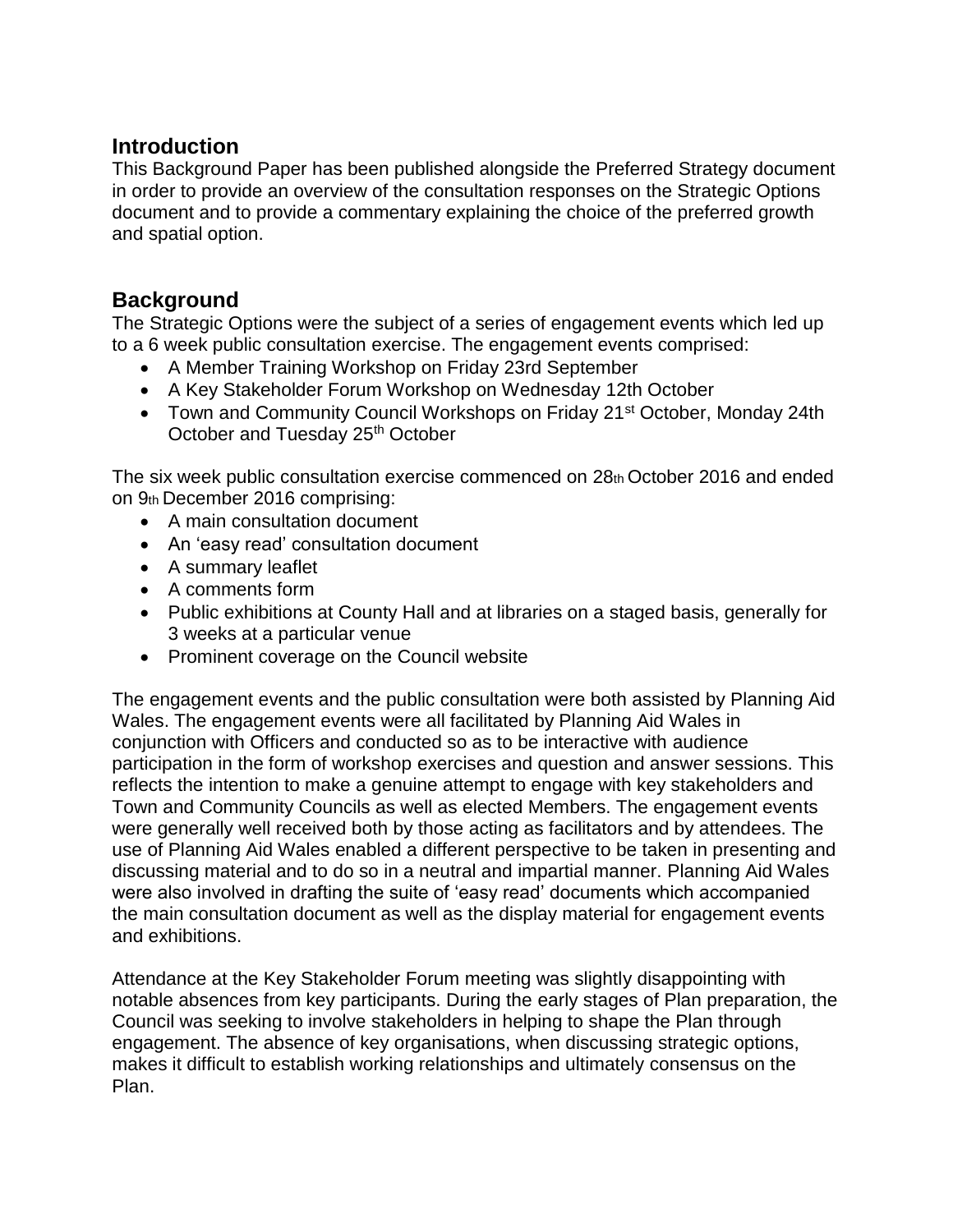A summary of the attendance at the various engagement events is provided in Appendix 1. At each event, feedback and evaluation forms were available to participants. Notes were also made by Officers on questions arising during the workshops and the feedback from the group activities. These have all been collated and presented in summary in Appendix 2. The detailed notes from each meeting are set out in Appendix 3.

Generally speaking the event feedback responses were positive with only a handful of negative or critical comments. Most participants found the events to be informative and interesting and particularly welcomed the interactive manner in which they were conducted. The notes of the Key Stakeholder Forum meeting have been provided to all members of the Forum. All Town and Community Councils have been sent notes of all three Town and Community Council workshops as well as the notes of the Key Stakeholder Forum workshop.

In analysing the feedback at the events there were clear messages emerging about both the growth and spatial options. In terms of the growth options the favoured options were clearly Option 4 (2014 based 10 year highest migration 2008 headship rates – 6,600 new homes / 440 per annum) and Option 6 (Employment led projection 8,000 to 10,000 new jobs – 6,350 to 7,350 new homes / 440-490 per annum). In terms of the Spatial Options the favoured option was Option 5 (Sustainable Distribution and Refined Approach to Rural Settlements) although there was some support for Option 4 Transport Hubs and Corridors.

### **Consultation Feedback on Strategic Options**

The comments received on the consultation document are summarised and presented in Appendices 4 to 7 and accompanying each comment is a response. The comments have been organised according to the structure of the questions in the Comments Form:

Appendix 4 includes:

- General Comments
- Q1 How Many new Homes?
- Option  $1 3.750 / 250$ pa (2011 based 10 year migration)
- Option 2 4,800 / 320pa (2014 based 15 year migration)

Appendix 5 includes:

- Option 3 8,250 / 550pa (2014 based 15 year migration 2008 headship rates)
- Option 4 6,600 / 440pa (2014 based 10 year highest migration)
- Option 5 10,350 / 690pa (2014 based 10 year highest migration 2008 headship rates)
- Option 6 6,350 7350 / 440 490pa (employment led projection based on 8,000 to 10,000 jobs)
- Q2 Are there any alternative Growth Options?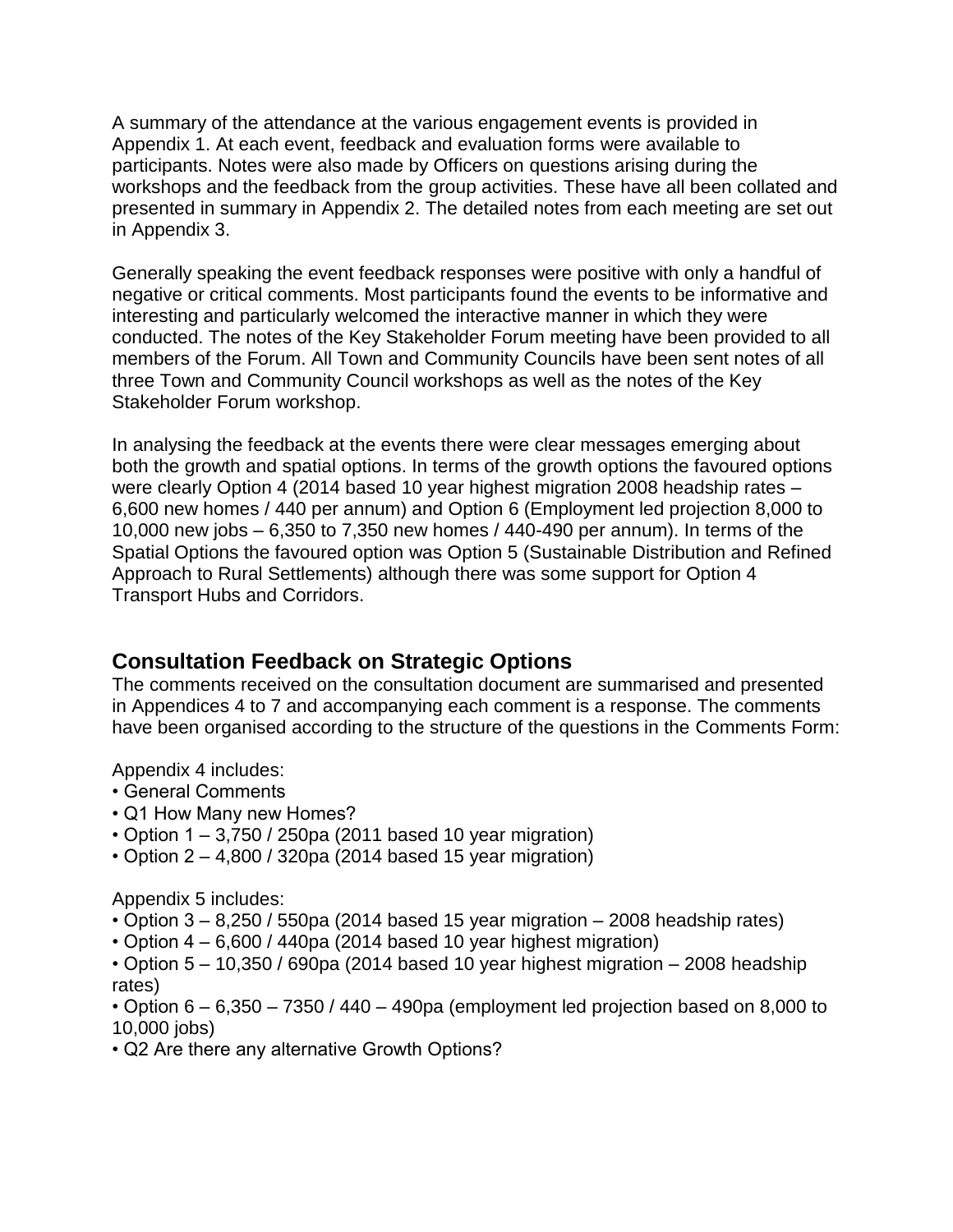Appendix 6 includes:

- Q3 Where should the new homes go?
- Option 1 Proportional Distribution
- Option 2 Focussed Urban Growth
- Option 3 Growth Area

Appendix 7 includes:

- Option 4 Hubs and Corridors
- Option 5 Sustainable Distribution (plus refined approach to rural settlements)
- Are there any alternative spatial options?
- Are there any other comments?

An analysis of the consultation responses has been presented in the form of two graphs which illustrate the numbers agreeing with or disagreeing with options. With the growth options there is strong support for growth option 1 and this is due to the large number of objectors wishing to prevent development in certain settlements by supporting the lowest level of housing provision. There is also strong support for option 6 which is the employment led scenario but there is greater disagreement with the higher growth options, particularly within option 5.



In looking at the spatial options there is a more even set of results for options  $1 - 4$  but there is clear support for option 5.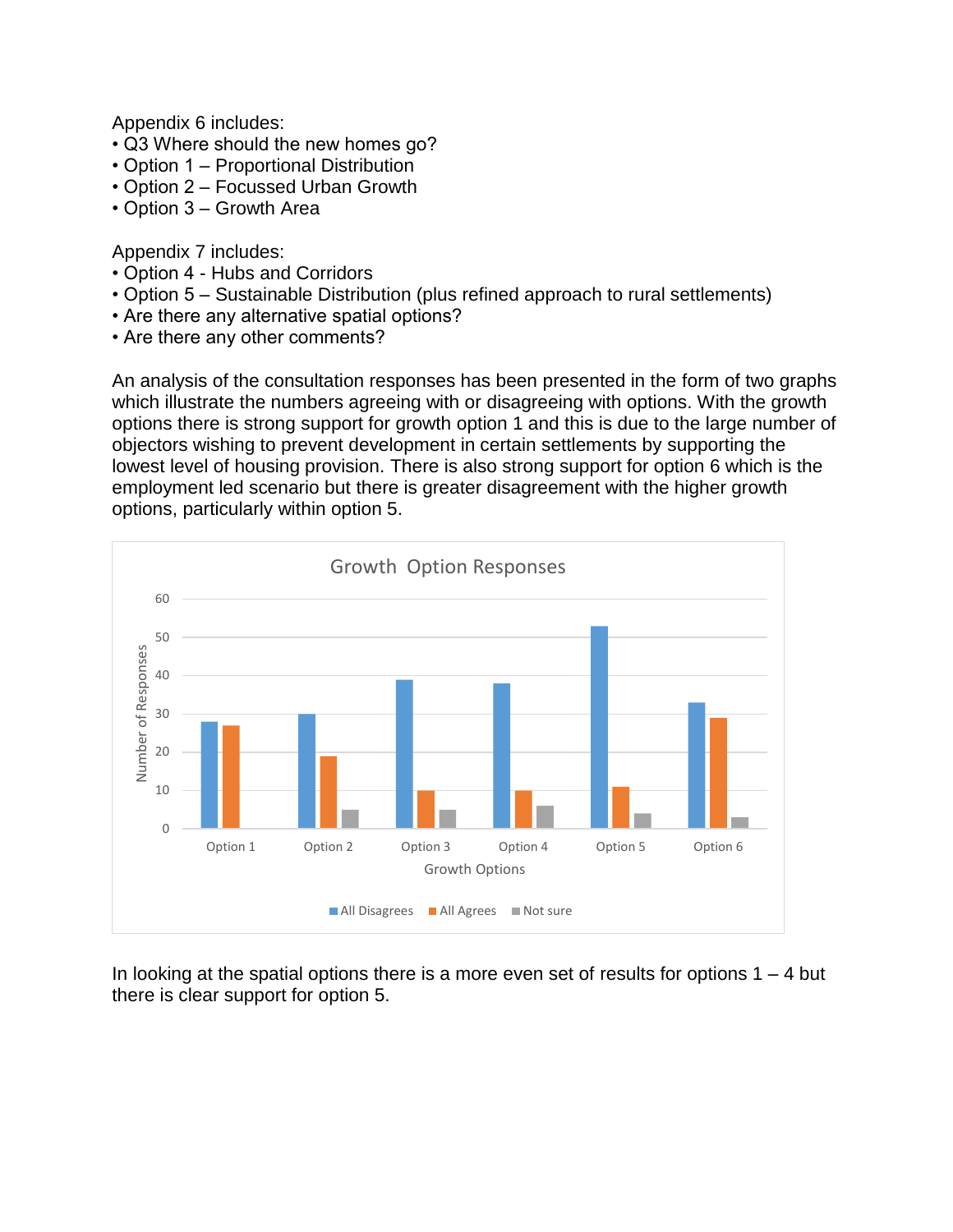

The information contained in the graphs is useful in that it provides a quick visual representation of the views of those commenting on the consultation document. It must be stressed that whilst there is a need to gain a level of consensus on the Plan in order to move forward to the Preferred Strategy stage with confidence, the preparation of the Plan is not a popularity contest. It is also necessary for the choice of the preferred growth and spatial options to be based on sound evidence and to represent the most appropriate strategy and way forward for the Plan and County. It is therefore necessary to look at each option in turn in more detail as set out in the following sections of the report.

### **General Consultation Issues**

The first section of the consultation document sets out the vision for the Plan, the Issues to be faced and the objectives for the Plan. It also sets out the key messages arising from earlier consultations as well as the preferred settlement hierarchy. This was previously consulted upon as part of the Key Messages document and in this regard it is disappointing to see comments focussing back on these matters.

This first part of Appendix 4 incorporates all comments on the above elements as well as any general comments not directly attributable to specific growth or spatial options. The conclusion from the introductory sections of the consultation document is that there is little disagreement with the vision for the Plan, issues to be faced by the Plan, and the objectives for the Plan.

With the exception of repeated comments on the settlement hierarchy concerning Hope Caergwrle Abermorddu and Cefn y Bedd, there is general consensus that the settlement hierarchy is soundly based and fit for purpose.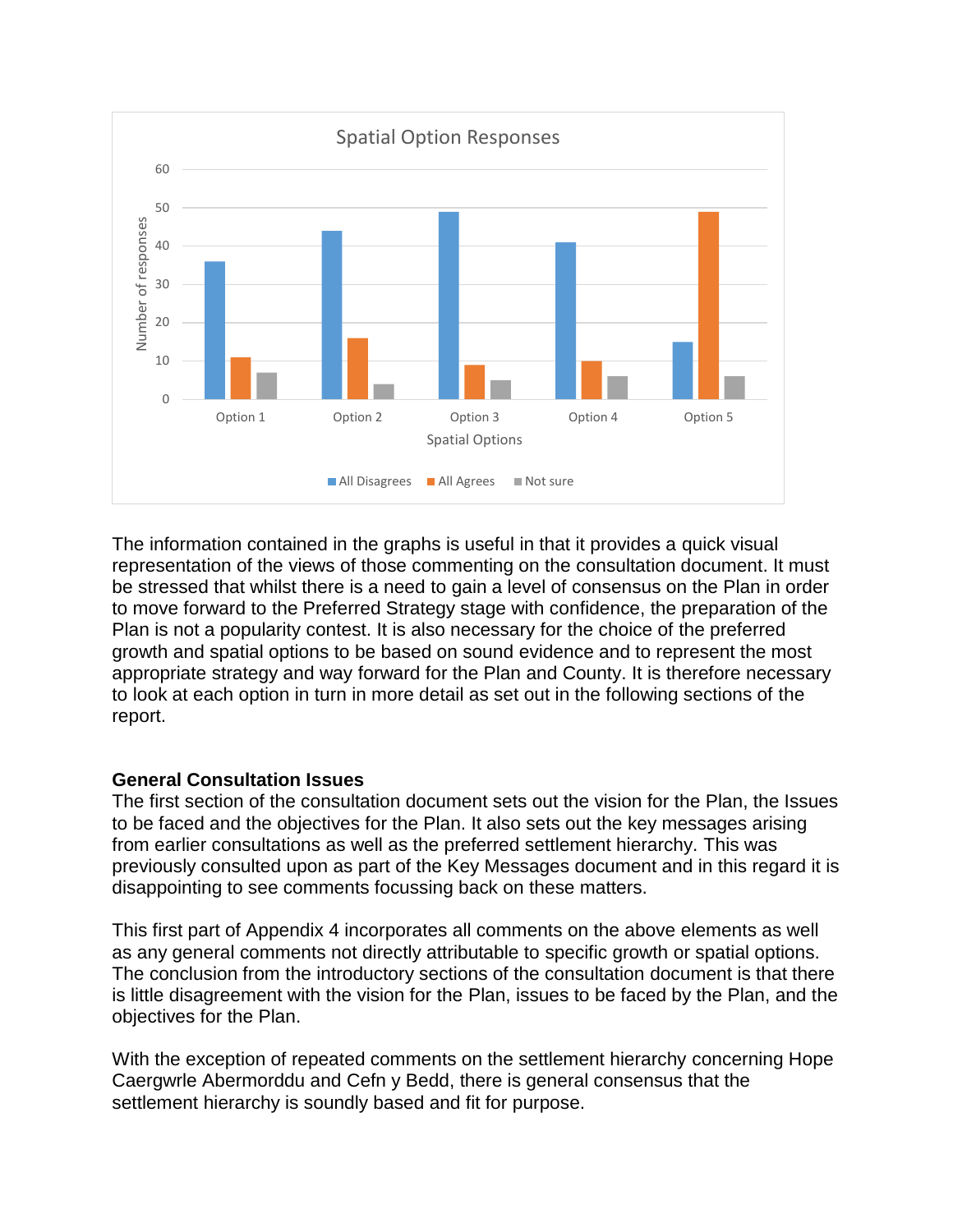### **Hope Caergwrle Abermorddu Cefn y Bedd (HCAC)**

A key issue arising throughout the consultation comments in Appendices 4-7 is the manner in which Hope, Caergwrle, Abermorddu and Cefn y Bedd (HCAC) has been identified as a single settlement and positioned within the second tier of the settlement hierarchy as a 'Local Service Centre'. A recurring theme when perusing the consultation comments in the appendices is the amount of responses relating to HCAC.

Objectors have made comments in each part of the standard comments form. However, the comments are often only loosely related to the particular growth or spatial options themselves but rather, were presented in the shape of a belief in that HCAC has been 'unfairly' treated in terms of i) the manner in which the 4 settlements of Hope, Caergwrle, Abermorddu and Cefn y Bedd have been grouped together into a single settlement of HCAC and ii) the positioning of HCAC in the second tier in the settlement hierarchy as a 'Local Service Centre'.

The comments repeatedly point to both the previous and future overdevelopment of HCAC and at one point refer to the approach of the Council as being 'unethical'. The key points arising from the analysis of these comments are set out below:

- the four settlements of Hope, Caergwrle, Abermorddu and Cefn y Bedd have been grouped as a single settlement in planning terms in the Alyn & Deeside Local plan, the UDP and now the emerging LDP
- the grouping of settlements into a single settlement in planning terms is by no means unique to HCAC and it in no way affects each settlement having its own character and identity both on the ground and in terms of community spirit
- The approach in HCAC whereby it had a single settlement boundary was specifically addressed by the UDP Inspector and found to be sound and sensible
- The four settlements all physically adjoin each other and share facilities and services and are located on a sustainable transport corridor
- HCAC has a good range of service and facilities and performs the function of a Local Service Centre in that it supports the local area
- The settlement of HCAC compares favourably in terms of size, character and services and facilities with the other Local Service Centres
- The settlement of HCAC sits considerably above the tier of settlements below i.e. Sustainable Villages, being of a different size, character and having a greater level of facilities and services
- The settlement has not experienced overdevelopment in the UDP period as actual growth did not even reach the bottom of the 8-15% growth band
- There is no evidence presented in the Strategic Options document to fuel the belief that HCAC will be overdeveloped in the LDP plan period

In conclusion HCAC is considered to be logically presented as a single settlement in planning terms and its inclusion as a Local Service Centre is based on sound evidence as contained in the Settlement Audit and in the Key Messages document which set out alternative approaches to defining a settlement hierarchy.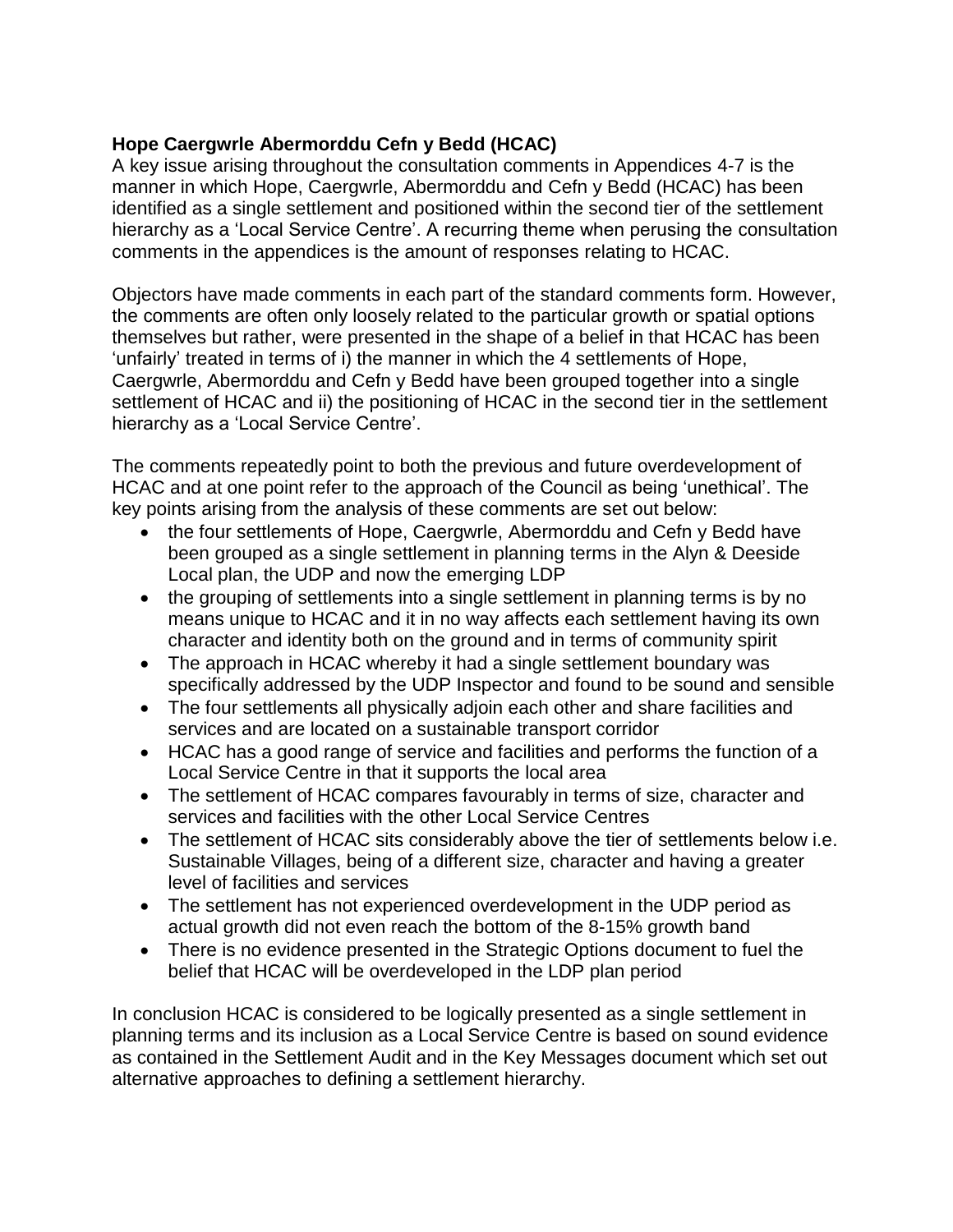#### **UDP 'add – on'**

A general and recurring point throughout many of the developer based comments is that the UDP 'under-delivery' of its housing requirement figure, should be added on to the LDP housing need figure. As a matter of principle and indeed logic, it is not necessary or appropriate to simply add on the undelivered part of a previous development plan onto the next development plan. The UDP housing need was calculated using the best available data and assumptions at that time and the task now in preparing the LDP is to take a fresh look at calculating housing need based on current data and assumptions having regard to the advice in PPW. In essence the slate has to be 'wiped clean'. To merely add a previous element of unmet housing need onto a newly calculated housing need, is not comparing like with like. It would be perverse to simply add on the UDP 'under-delivery' on top of the LDP housing need figure. However, it will be necessary for the LDP to provide for a sufficient level of flexibility on top of the 'new allocations' element to allow for any sites that might not come forward at all or not come forward as quickly as expected.

### **Growth Options**

The consultation document presented 6 growth options with the first 5 of these being 'projection' led and the  $6<sub>th</sub>$  being employment growth led. The objective of providing a larger number of options was to illustrate the effects of using different datasets and assumptions and to encourage engagement and debate. Whilst accepting that not all of the options are in themselves likely to result in a 'sound' Plan, they have been presented as they are part of 'telling the story' as to how the Plan has evolved. The growth options were also presented in Table 4 in Appendix 2 of the Strategic Options Main Document in the form of an illustrative Housing Balance Sheet to illustrate the effects of each Option in terms of the need for and level of new housing allocations. The scenario ranged from Option 1 and 2 which required no new allocations to Option 5 which would require significant allocations.

### **Option 1 – 3,750 dwellings (250 pa)**

The consultation document makes it clear that this option is the baseline position in that it is the most up to date Welsh Government official household projection. In 'normal' circumstances PPW advises that it would represent the 'starting point' in formulating housing projections for a development plan. However, in this case the publication of the projections was quickly followed by a Ministerial letter advising caution in the use of the projections as they were based on a period of recession and therefore underplayed the housing needs for each County. The letter states '*The Plan should reflect all aspects of the evidence base, and it is not prudent for a Plan, looking 15-20 years ahead to replicate a period of exceptionally poor economic performance*'.

In looking at the range of consultation comments on Option 1 they range from those who wish to oppose development in particular settlements who support the figure, to those representing the development industry who object to the figure. Having regard to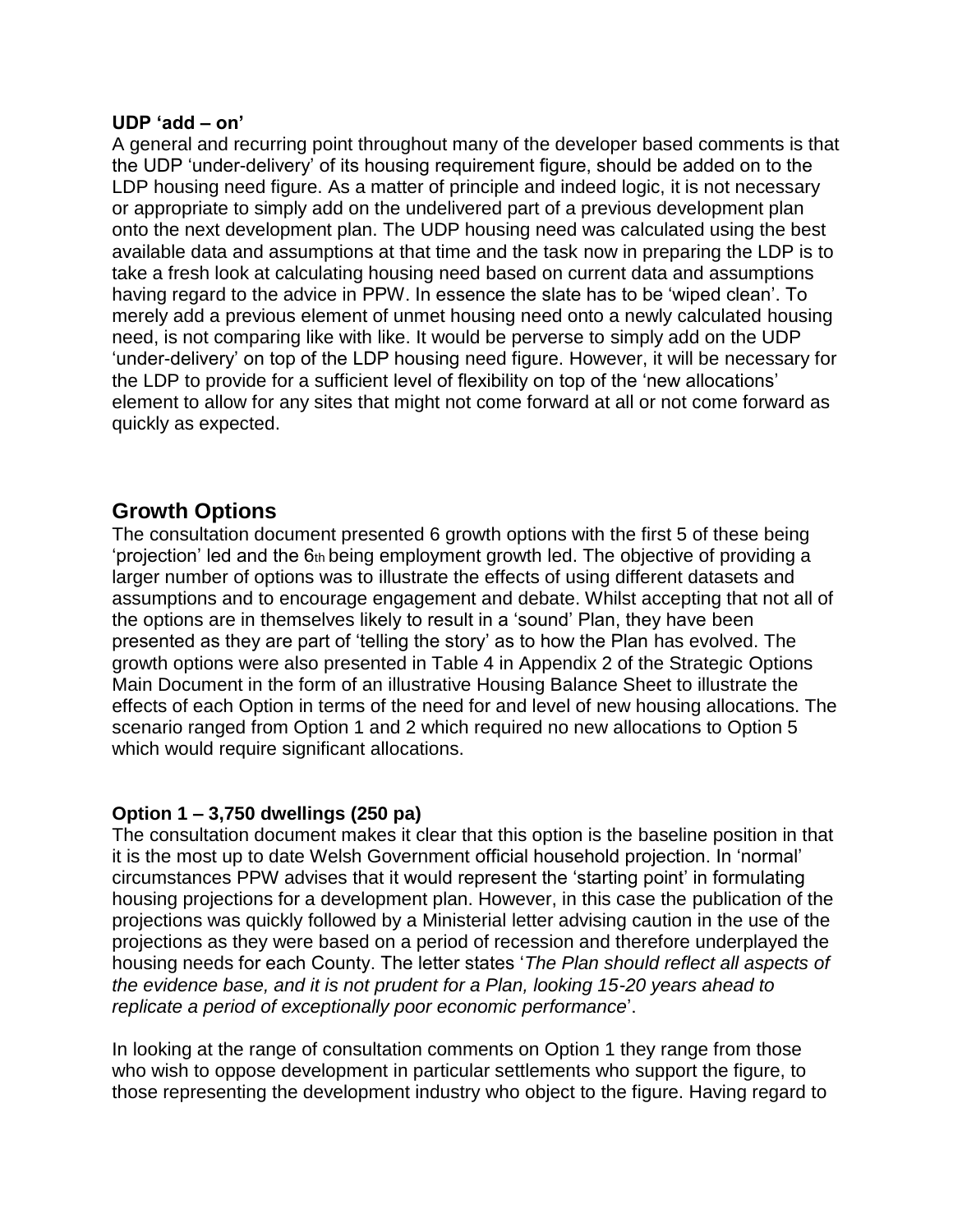the Ministerial letter it is evident that this option would not be looked upon favourably and would be highly unlikely to result in a 'sound' Plan at examination. Furthermore, given the economic and employment growth ambitions of the Plan which are emerging through the evidence base, this option would not produce a level of housing development to support economic development. It would also perform poorly in terms of providing affordable housing and could result in house prices increasing due to lack of supply.

### **For a variety of reasons Option 1 would not provide a sufficient level of housing development and can be discounted**.

### **Option 2 – 4,800 dwellings (320 pa)**

This option is similar to Option 1 but differs in that it uses a more up to date population base and uses a 15 year migration trend rather than a 10 year trend. Although it produces a slightly higher dwelling requirement (4,800 / 320 compared with option 1 of 3,750 / 250) it is still unlikely to be found sound at examination and is insufficient to deliver the economic aspirations of the County as expressed in the emerging evidence base for the Plan. As with option 1 in looking at the consultation comments they range from those who wish to oppose development in particular settlements who support the figure, to those representing the development industry who object to the figure. **For a variety of reasons Option 2 would not provide a sufficient level of housing development and can be discounted**.

### **Option 3 – 8,250 dwellings (550 pa)**

This option is similar to option 2 but uses 2008 headship (household formation rates) rather than the 2011 based headship rates used in option 2. It is evident that this produces a much higher dwelling requirement figure of 8,250 / 550pa. This is because the 2008 headship rates are out of date as they originate from the 2001 Census. When updated 2011 headship rates were calculated, the 2008 rates were found to be exaggerating actual household formation rates by quite some margin. Many developer derived representations support option 3 and argue that as the economy improves, headship rates will return to the 2008 rates. In reality, headship rates are not that dynamic and do not ebb and flow in line with the economic cycle in the way some objectors argue. In formulating projections for the LDP, housing need must be based on accurate and up to date information, not outdated and unrealistic information and assumptions.

Welsh Government are unlikely to be going backwards in time to use old and outdated headship rates for future projections. Comments on this option seem to demonstrate a lack of understanding of the components on which it is based, with many objectors referring to higher levels of migration being harmful. As explained above the key assumption within this option is the 2008 headship rates which are outdated and unreliable. Nevertheless, many developer based comments argue that these figures are still 'sound' and 'relevant' and that the Council should be taking a more positive approach to economic development and housing. Whilst there is nothing inherently wrong with an LDP taking a positive approach to economic growth and housing provision, this must still be based on credible evidence and be realistic and achievable,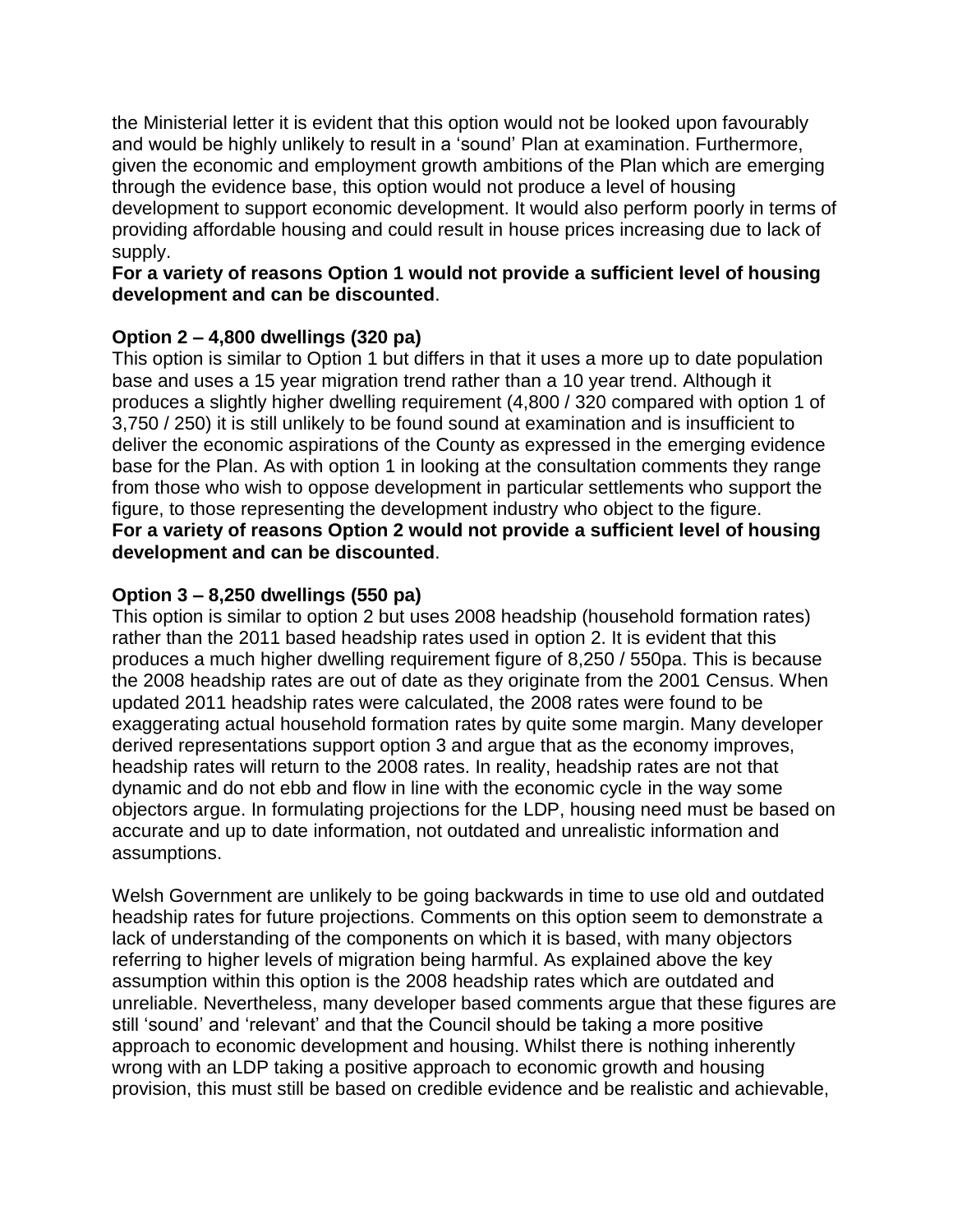which is clearly not the case here. It is reassuring to see that some comments have recognised that it is based on dated assumptions about household formation rates which have not materialised in practice and therefore unrealistic. Interestingly some developer based comments support this option because it produces a housing need figure of 8,250 which is broadly similar to the UDP figure of 7,500. This is a very simplistic approach which attempts to justify a higher figure because it compares relatively well with the UDP planned level of housing provision. It must be recognised that the UDP housing need figure was calculated many years ago, using different data and assumptions. The task now is to formulate a housing need figure for the LDP based on up to date data and assumptions, and to compare the figures as suggested is not a robust or sound approach.

It has been demonstrated above that the use of the 2008 headship rates is not appropriate or reliable and would over-inflate the housing need for the LDP. **For these reasons the option can be discounted**.

### **Option 4 – 6,600 dwellings (440 pa)**

This option is similar to option 2 in that it uses a 2014 population base and a 2011 based headship rate. The difference is that it uses the highest level of in-migration from the last 10 years and projects this forward whereas option 2 used a trend based approach to migration over a 15 year period. The option produces a housing requirement figure of 6,600 dwellings or 440pa. The value of this option is that it provides a corroboration of option 6 which is the employment led growth scenarios (6,550 / 7,350 dwellings or 440 / 490pa). Based on current demographics the level of need to match the level of housing required from the employment led scenarios, would require higher levels of population change as a result of net migration than has been experienced in recent years. Historically Flintshire has, until the last 5- 10 years, attracted people moving to the County for economic reasons so there was a healthy level of in-migration. In effect, in order to deliver an economic growth led strategy for the Plan, there is a need to re-create these conditions in order to fill jobs that are intended to be created, as they will not all be filled by local labour.

Some comments seek to object to this option on the basis that relating a housing forecast to an arbitrary view on migration is not a reliable approach. Other comments argue that there is a lack of economic growth and that there is no justification for people moving to live in the County. At the other extreme, several developer based comments pick up on the commentary in the consultation document for this option which refers to such levels of migration being 'a radical change' and 'difficult to achieve', and countering this with the need for the County to plan positively for economic growth. In preparing the evidence base for the Plan, Flintshire is at the hub of a sub-regional economy comprising North East Wales and West Cheshire. The County has an Enterprise Zone and key economic investment sites at Northern Gateway and Warren Hall. Furthermore, the County is part of the Mersey Dee Alliance, Northern Powerhouse and North Wales Economic Ambition Board initiatives and has a clear role to play in the economic improvement of the sub-region. In this context, it is quite right that one of the key messages for the LDP is to pursue an economic, growth led strategy where housing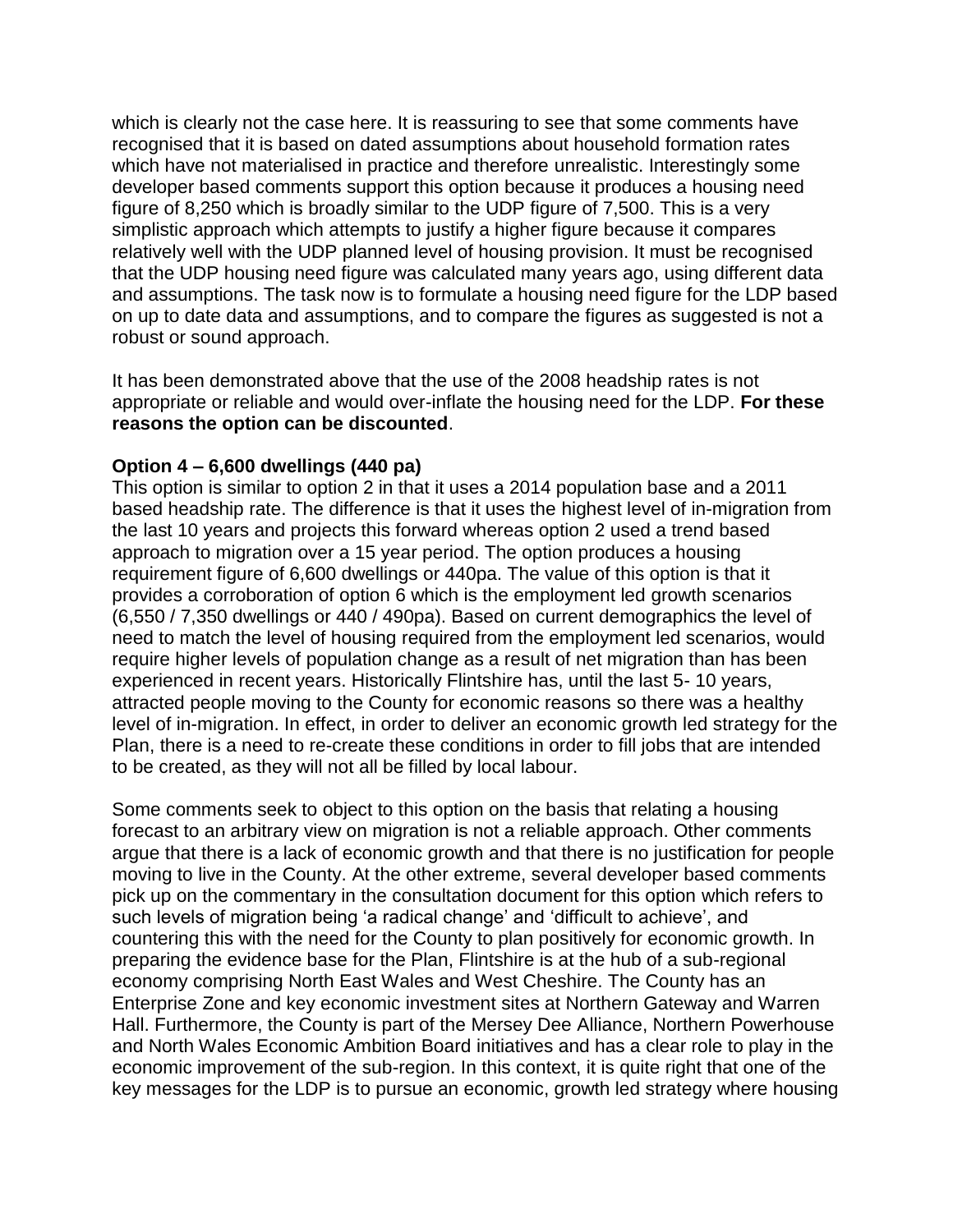is provided alongside and in support of that economic growth. The option merely identifies, in the context of a projection led housing figure, what would need to change in order to deliver that economic growth.

This option has value in that it identifies that net migration would need to be increased if the economic ambitions of the Plan are to be achieved. It therefore provides the 'projection' led growth option which sits comfortably with the employment led scenarios in option 6. **This option clearly has merit in formulating the Plan's housing requirement figure.**

### **Option 5 – 10,350 dwellings (690 pa)**

This option uses the same assumptions as option 4 except that it uses the 2008 based headship rates. In a similar manner to option 3 this results in a much higher dwelling need figure but in this option it also uses the highest rate of migration from the last 10 years. Not surprisingly, the dwelling need figure arising from this option is much higher than any of the other options at 10,350 / 690pa.

Some comments arising from the development sector unsurprisingly favour this option, arguing that it plans positively for economic growth and housing provision. A typical statement is '*There is absolutely nothing wrong with taking a positive approach to growth using the latest population data, and optimistic migration and headship rates which do no more than reflect previous rates prior to the recession, such an approach addresses the obvious limitation of Option 4. However it is not understood why the commentary apparently dismisses this option out of hand, it is an entirely realistic scenario'*. A further quote is '*We strongly agree with this strategy as it uses most accurate projections of population forecasts, reliable household formation rates and 15 year migration rates, which are expected to continue to grow based on the economic development proposed*'. Those objectors opposing development in particular settlements have objected strongly to this option in terms of its lack of realism particularly in the context of Brexit and uncertain economic times. However, there are other comments from the development industry who also disagree with this option on the basis that this option is '*high risk*' with little '*certainty*' and that '*such a level of development is not considered to be appropriate*' for Flintshire.

The commentary alongside option 3 above set out in detail the dangers involved in using the 2008 based headship rates, and those comments are equally applicable to option 5. It results in a level of housing need which is not based on up to date and sound empirical evidence. It is accepted that the Plan should take a positive approach to economic growth and housing provision but this option is unrealistic and overexaggerated in terms of i) it exceeds by some margin a soundly based and evidence 'projection' based housing need and ii) exceeds by some margin the employment led growth scenarios in Option 6 where even the higher scenario results in a housing need of 7,350 / 490pa.

Having regard to sound projection data and assumptions and the realistic economic growth ambitions for the Plan, option 5 results in a level of housing which is excessive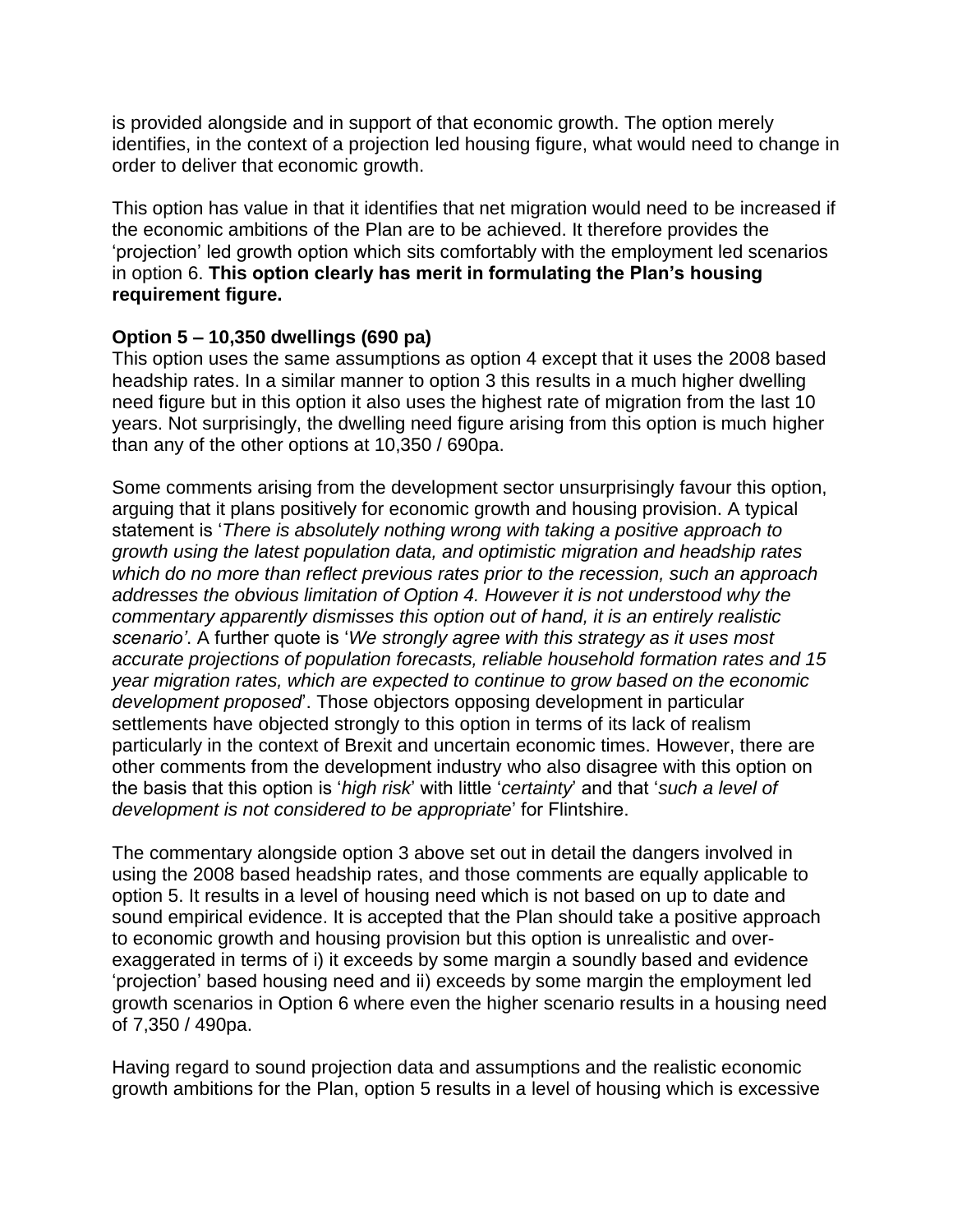and not based on sound or up to date evidence. **For the Plan to provide for such a level of growth would be potentially harmful and would be unlikely to be found to be 'sound' at examination. For these reasons option 5 can be discounted.**

#### **Option 6 – 6,550-7,350 dwellings (44-490 pa)**

Whereas the preceding options are all 'projection' based with different data and assumptions being used, option 6 takes a different approach. It takes the findings of the Background Paper 'Further Employment Growth Scenarios Assessment' and the target of 8,000-10,000 jobs to be created over the County in the Plan period and then works out a level of housing need which would be needed to support that job creation. The approach leads to a housing need of between 6,550 and 7,350 or 440-490pa. This option is corroborated by option 4 which, as explained above, sets out what demographic changes would be needed to deliver such economic growth and that this is a return to more historical levels of in-migration.

There seems to be widespread support for this option when compared to other options. As would be expected, comments arising from those seeking to prevent development in certain settlements object to it on the basis of lack of economic prospects for the County, particularly in the light of Brexit. Several comments support the option in that they recognise the need for an increased level of net migration to provide an adequate labour supply to attract inward investment. Several comments point to the need for the more ambitious jobs target of 10,000 (7,350 houses / 490pa).

In looking at the evidence base which has informed the Plan and emerging key messages from previous consultations it is evident that the economic growth of the County should be a strong stimulus in underpinning the Plan Strategy. It is therefore appropriate to show some 'ambition' in terms of economic growth and housing provision. In the light of this advice it is considered that the employment led scenarios represent a sound basis with which to plan for. Whilst it is not as high a figure as sought by some parts of the development industry, it is based on a sound employment growth scenario assessment and is also corroborated by a projection led option (Option 4).

The table below seeks to undertake a high level comparison of each growth option against the Plan objectives.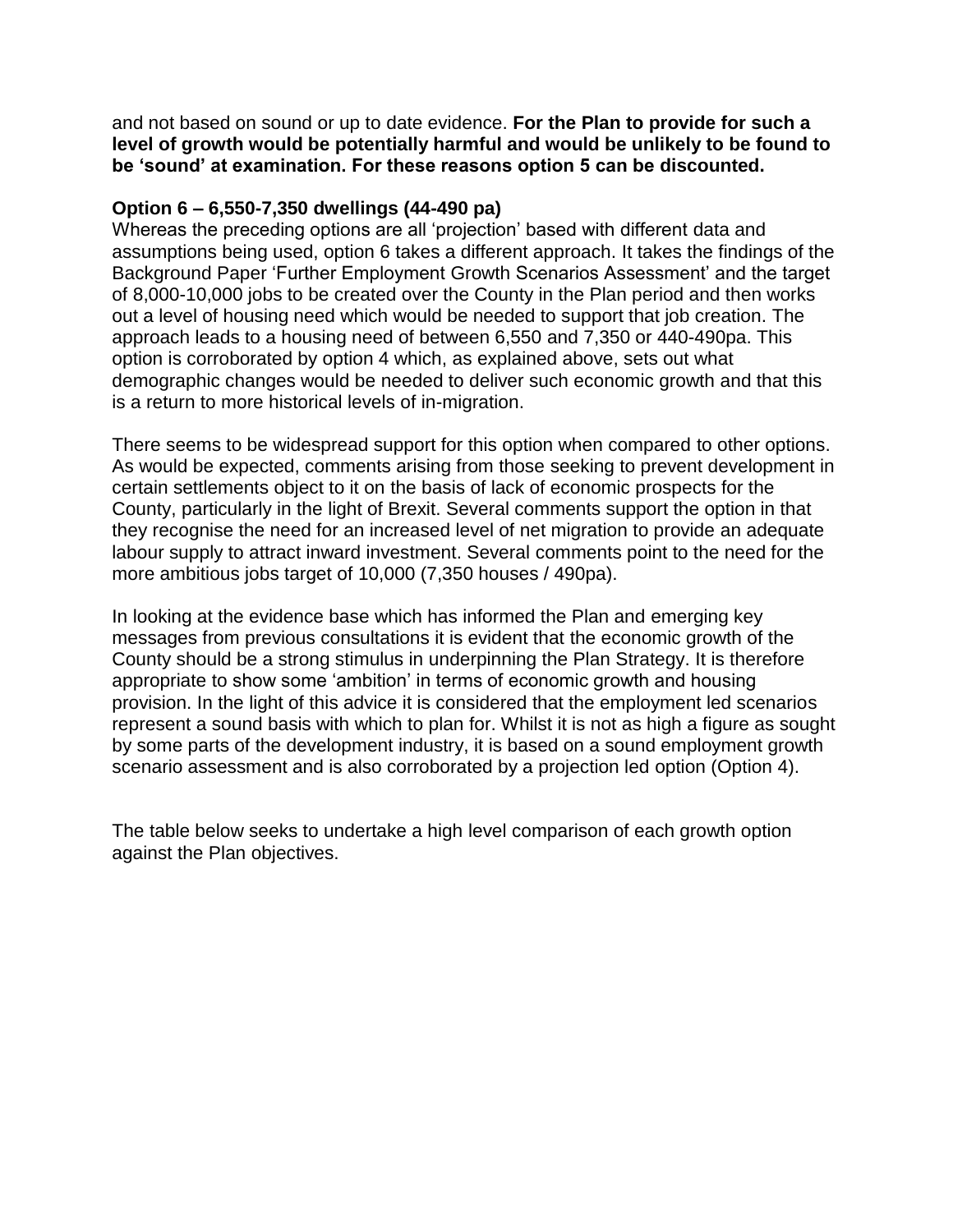|                          | LDP Objective                                                                                                                                                                                                           | <b>Option 1</b><br>Growth<br>3,750 | Option <sub>2</sub><br>Growth<br>4,800 | Option 3<br>Growth<br>8,250 | <b>Option 4</b><br>Growth<br>6,600 | Option 5<br>Growth<br>10,350 | Option 6<br>Growth<br>7,350<br>6,550 |
|--------------------------|-------------------------------------------------------------------------------------------------------------------------------------------------------------------------------------------------------------------------|------------------------------------|----------------------------------------|-----------------------------|------------------------------------|------------------------------|--------------------------------------|
|                          | Enhancing Community Life                                                                                                                                                                                                |                                    |                                        |                             |                                    |                              |                                      |
| $\overline{\phantom{0}}$ | community life to flourish, and meet the needs of<br>Ensure communities have access to a mix of services<br>and facilities, such as education and health, to allow<br>particular groups such as the elderly             |                                    |                                        |                             |                                    |                              |                                      |
| $\mathbf{\Omega}$        | Encourage the development of town and district<br>centres as the focus for regeneration                                                                                                                                 |                                    |                                        |                             |                                    |                              |                                      |
| ω                        | Promote a sustainable and safe transport system that<br>educes reliance on the car                                                                                                                                      |                                    |                                        |                             |                                    |                              |                                      |
| 4                        | Facilitate the provision of necessary transport, utility<br>and social / community infrastructure                                                                                                                       |                                    |                                        |                             |                                    |                              |                                      |
| ဟ $\circ$                | Facilitate the sustainable management of waste                                                                                                                                                                          |                                    |                                        |                             |                                    |                              |                                      |
|                          | Protecting and supporting the Welsh Language                                                                                                                                                                            |                                    |                                        |                             |                                    |                              |                                      |
| $\overline{ }$           | Create places that are safe, accessible and encourage<br>and support good health, well-being and equality                                                                                                               |                                    |                                        |                             |                                    |                              |                                      |
|                          | Delivering Growth and Prosperity                                                                                                                                                                                        |                                    |                                        |                             |                                    |                              |                                      |
| $\infty$                 | in skilled high value<br>$\overline{10}$ cal<br>and diversification of the<br>and an increase<br>employment in key sectors<br>growth<br>economy<br>Facilitate                                                           |                                    |                                        |                             |                                    |                              |                                      |
| တ                        | place and an economic<br>Support development that positions Flintshire as an<br>economically competitive<br>driver for the sub-region                                                                                   |                                    |                                        |                             |                                    |                              |                                      |
| $\overline{C}$           | Redefine the role and function of Flintshire's town<br>centres as vibrant destinations for shopping, leisure,<br>culture, learning, business and transport                                                              |                                    |                                        |                             |                                    |                              |                                      |
| $\tilde{+}$              | type of new housing to support economic development<br>Ensuring that Flintshire has the right amount, size, and<br>ng needs<br>and to meet a range of housii                                                            |                                    |                                        |                             |                                    |                              |                                      |
| 12                       | development takes place in<br>are viable and<br>I by the necessary social,<br>environmental and physical infrastructure<br>sites<br>sustainable locations where<br>deliverable and are supported<br>Ensure that housing |                                    |                                        |                             |                                    |                              |                                      |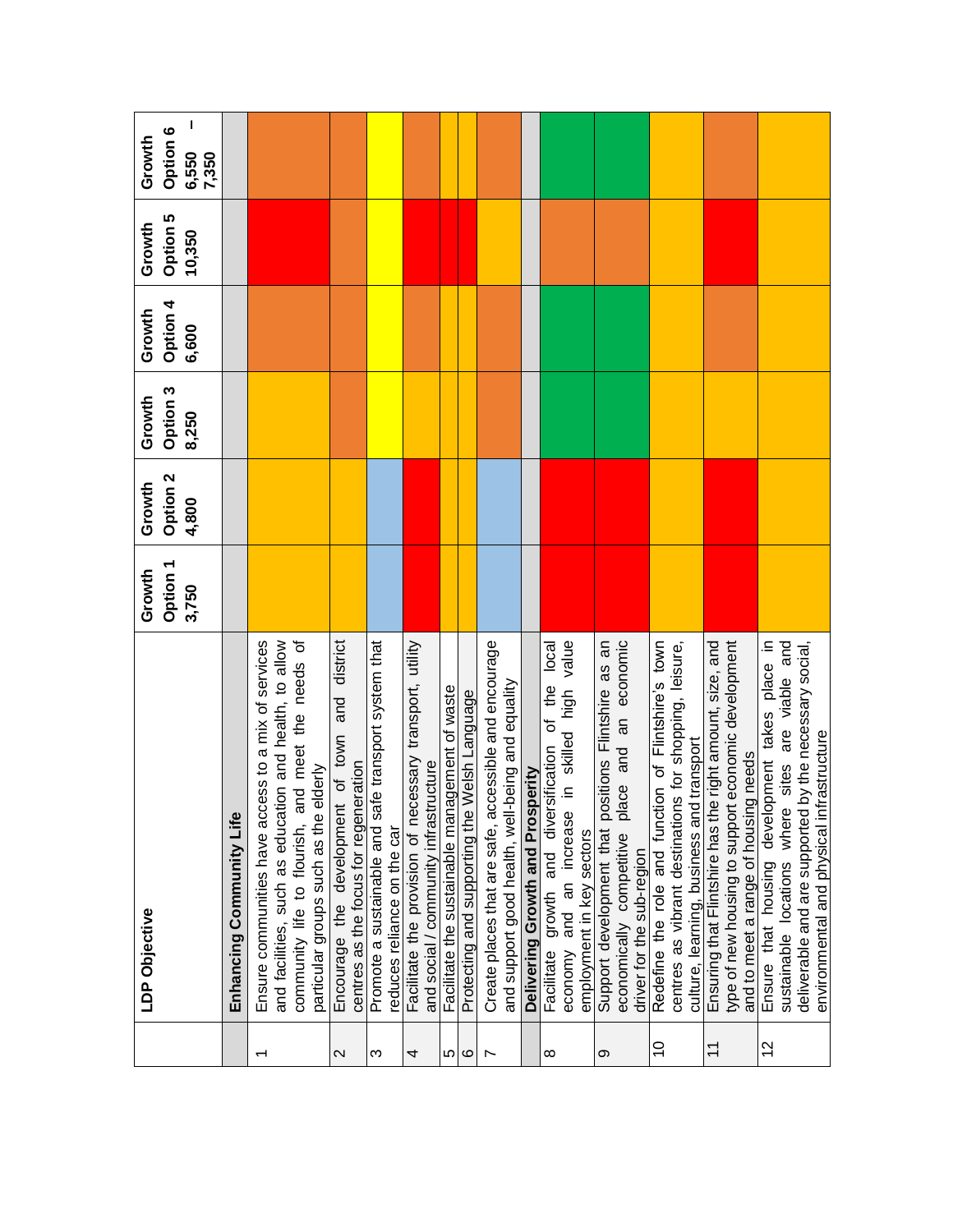|                | LDP Objective                                                                                                                                          | Option 1<br>Growth<br>3,750 | Option 2<br>Growth<br>4,800 | Option 3<br>Growth<br>8,250 | Option 4<br>Growth<br>6,600 | Option 5<br>Growth<br>10,350 | Option 6<br>Growth<br>6,550<br>7,350 |
|----------------|--------------------------------------------------------------------------------------------------------------------------------------------------------|-----------------------------|-----------------------------|-----------------------------|-----------------------------|------------------------------|--------------------------------------|
| 13             | rse and sustainable rural<br>Promote and enhance a dive<br>economy                                                                                     |                             |                             |                             |                             |                              |                                      |
| $\overline{4}$ | tourism<br>sustainable<br>ō<br>provision<br>Support the<br>development                                                                                 |                             |                             |                             |                             |                              |                                      |
|                | Safeguarding the Environment                                                                                                                           |                             |                             |                             |                             |                              |                                      |
| 15             | Minimise the causes and impacts of climate change<br>and pollution                                                                                     |                             |                             |                             |                             |                              |                                      |
| $\frac{6}{5}$  | Conserve and enhance Flintshire's high quality<br>environmental assets including landscape, cultural<br>environments<br>heritage and natural and built |                             |                             |                             |                             |                              |                                      |
| $\overline{1}$ | infrastructure networks<br>Maintain and enhance green                                                                                                  |                             |                             |                             |                             |                              |                                      |
| $\frac{8}{1}$  | ocally distinct, innovative<br>Promote good design that is<br>and sensitive to location                                                                |                             |                             |                             |                             |                              |                                      |
| Ó,             | Support the safeguarding and sustainable use of<br>water and promote the<br>ğ<br>development of brownfield lar<br>natural resources such as            |                             |                             |                             |                             |                              |                                      |

| Meets Objective | Partly Meets Objective | Uncertain | Not applicable | Does Not Meet Objective |  |
|-----------------|------------------------|-----------|----------------|-------------------------|--|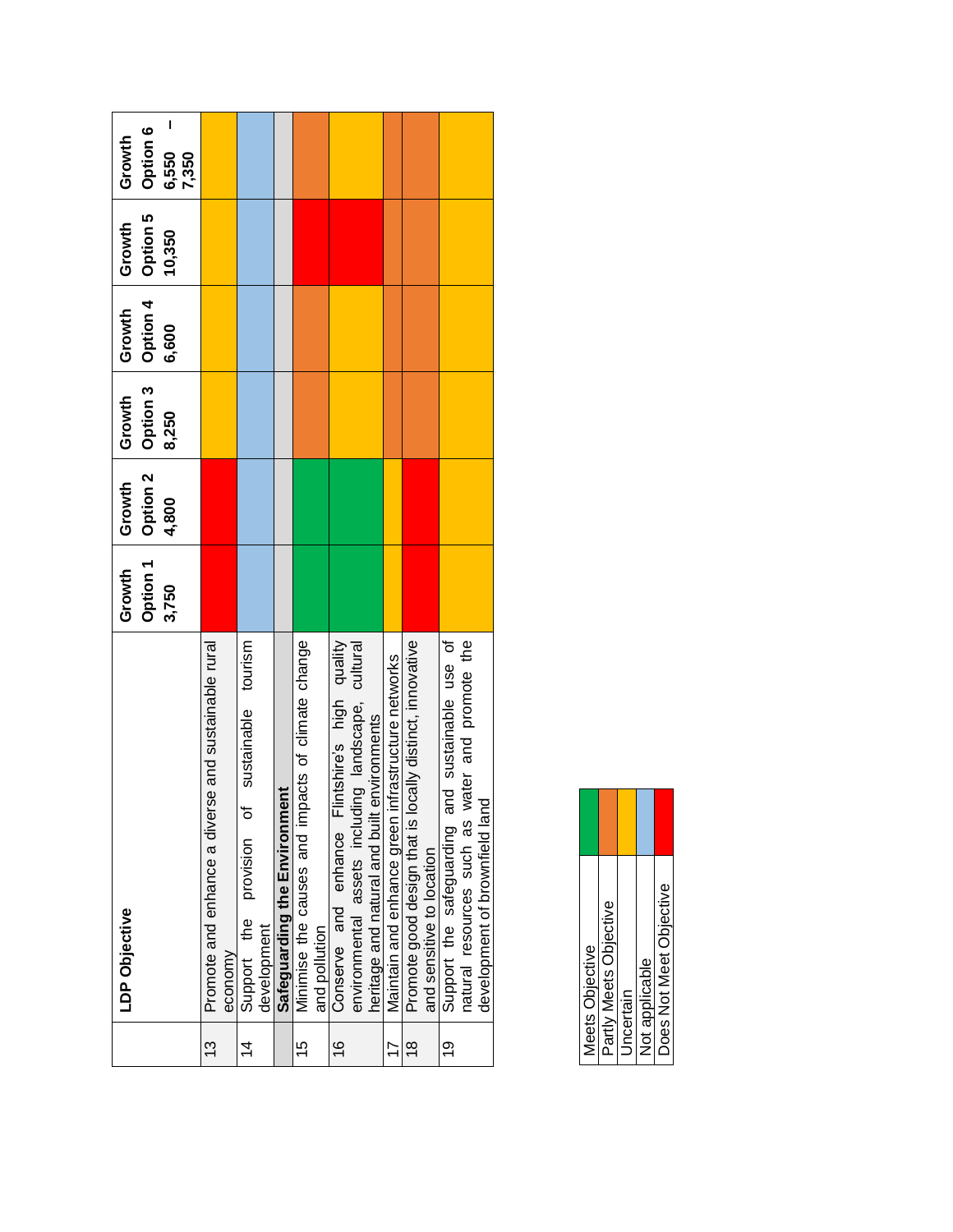The demographic migration led housing requirement in Option 4 (6,600 units / 440pa) is broadly in line with the employment led projections in Option 6 (6,550-7,350). These two sources of evidence clearly present a direction of travel which underpins the Plan whereby there is a close link between housing and employment within the context of an overall growth agenda. In setting the Plan's housing requirement figure it is important to show ambition in providing a level of housing which matches and supports economic growth aspirations. Option 6 has an upper and lower figure and it is considered that a mid-point of the two represents an ambitious yet realistic and sustainable level of growth. This results in a housing requirement figure of 6,950 or 463 per annum and on top of this a 10% flexibility would be applied which results in a total housing provision of 7,645 or 509 per annum. This level of housing provision is double that of the baseline position in Option 1.

**The mid-point of the employment scenarios in option 6 has considerable merit and is considered to represent an appropriate yet ambitious and realistic level of growth.**

### **Spatial Options**

The Strategic Options consultation document identified the 'large' list of possible spatial options along with a short commentary as to which options were carried forward into a 'small' list for more detailed assessment. Five spatial options were presented with each option comprising a description, list of settlements affected, pros and cons and a summary plus an illustrative map. The objective was to present a range of different options and to bring about engagement with stakeholders.

In the Strategic Options Main Document a detailed commentary on and assessment of each option against a standard set of criteria. This assessment is re-presented in Fig 1 at the end of this document. The appraisal criteria are listed below:

**Sustainable locations for development** – ensuring that the spatial option has regard to the sustainability information which underpins the chosen settlement hierarchy

□ Infrastructure capacity – ensuring infrastructure capacity either exists or can be provided

**Constraints** - having regard to key physical or environmental constraints [what about policy constraints

□ **Commitments** – having regard to the location of and likely delivery of existing commitments

□ **Candidate Sites** - Acknowledging the availability and distribution of Candidate Sites

□ **Accessibility** – ensuring convenient accessibility to key services, facilities and employment as well as transport nodes and corridors

**Services and Facilities** – ensuring that services and facilities are available

**Local housing market conditions –** ensuring that the strategy has regard to key characteristics of local housing market areas in the LHMA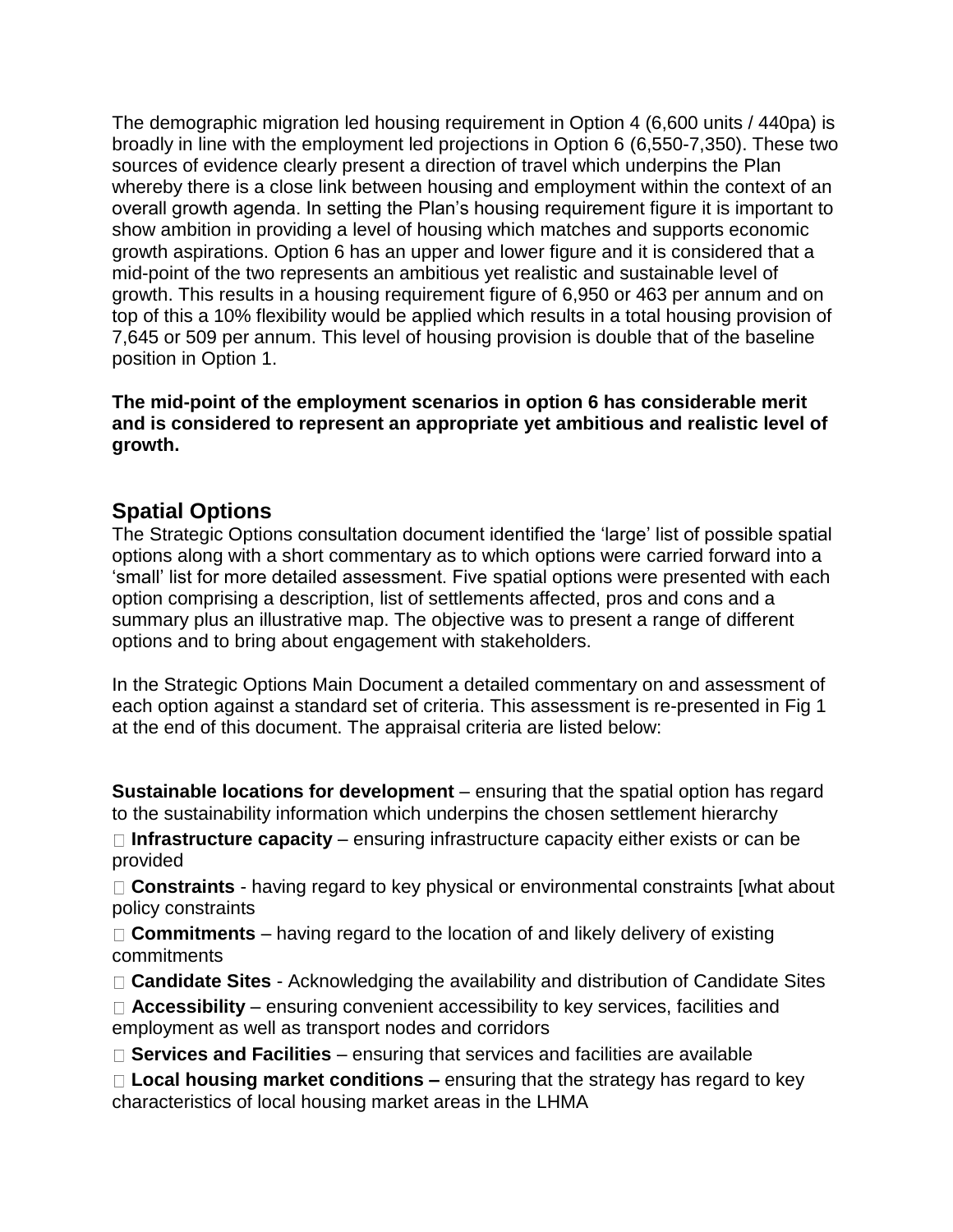**Housing Land Supply** – ensuring that a 5 year housing land supply can be maintained

**UDP Comparison** – comparing each option with the approach adopted in the UDP

□ **PPW Conformity** – ensuring conformity with the principles in PPW

□ Flexibility – ensuring an option is sufficiently flexible to withstand unforeseen circumstances e.g. the need to identify additional sites at examination

□ **Conformity with emerging Plan** – ensuring that each option sits comfortably with the Key Messages and objectives for the Plan.

### **Option 1 – Proportional Distribution**

This option is similar in many respects to the UDP approach except that it uses the preferred 5 tier settlement hierarchy. In order to spread growth proportionately amongst settlements, based on the settlement hierarchy, it is necessary to have some form of numerical formula whether this be growth band, growth target, minimum growth level etc. Some comments supported option 1 in that it was similar to the UDP approach and therefore had a certain familiarity. By contrast, a lot of comments were quite critical of this option, although even these comments generally supported the 5 tier settlement hierarchy when compared with the 3 tier hierarchy in the UDP. However these comments pointed to the regimented, numerical approach to apportioning development, whether based on growth bands, targets, minimum levels etc being out of accord with the need to promote sustainable development.

It is clearly the case that the preferred settlement hierarchy with its 5 tiers is far more robust than that used in the UDP, given that it is based on an up to date settlement audit process which sought to establish the sustainability of each settlement in terms of services, facilities, accessibility, character, role and form. The position of a settlement in the hierarchy reflects its relative sustainability. In this context the settlement hierarchy is well placed to deliver a sustainable pattern of development. However, this option functions on the basis of apportioning specific amounts of development to different tiers. It leads to the assumption that every settlement must grow and also that every settlement can sustainably accommodate a specified level of growth. In practice this is simply not the case, as settlements are different even within the same tier of the settlement hierarchy in that some settlements have particular constraints or designations affecting them. The Plan would end up being based on a 'planning by numbers' approach rather than planning based on sustainability. Growth would also be spread too thinly across the County. In the context of a Plan where the evidence base is demonstrating a need for the strategy to be based on sustainability, option 1 represents a rather dated, crude and regimented means of apportioning development across the County. **It is not considered to be suitable basis on which to formulate the Plans spatial dimension. Option 1 should therefore be discounted.**

### **Option 2 – Focussed Urban Growth**

This option directs all development to urban centres i.e. the upper two tiers of the settlement hierarchy (Main Service Centres and Local Services). It seeks to reflect the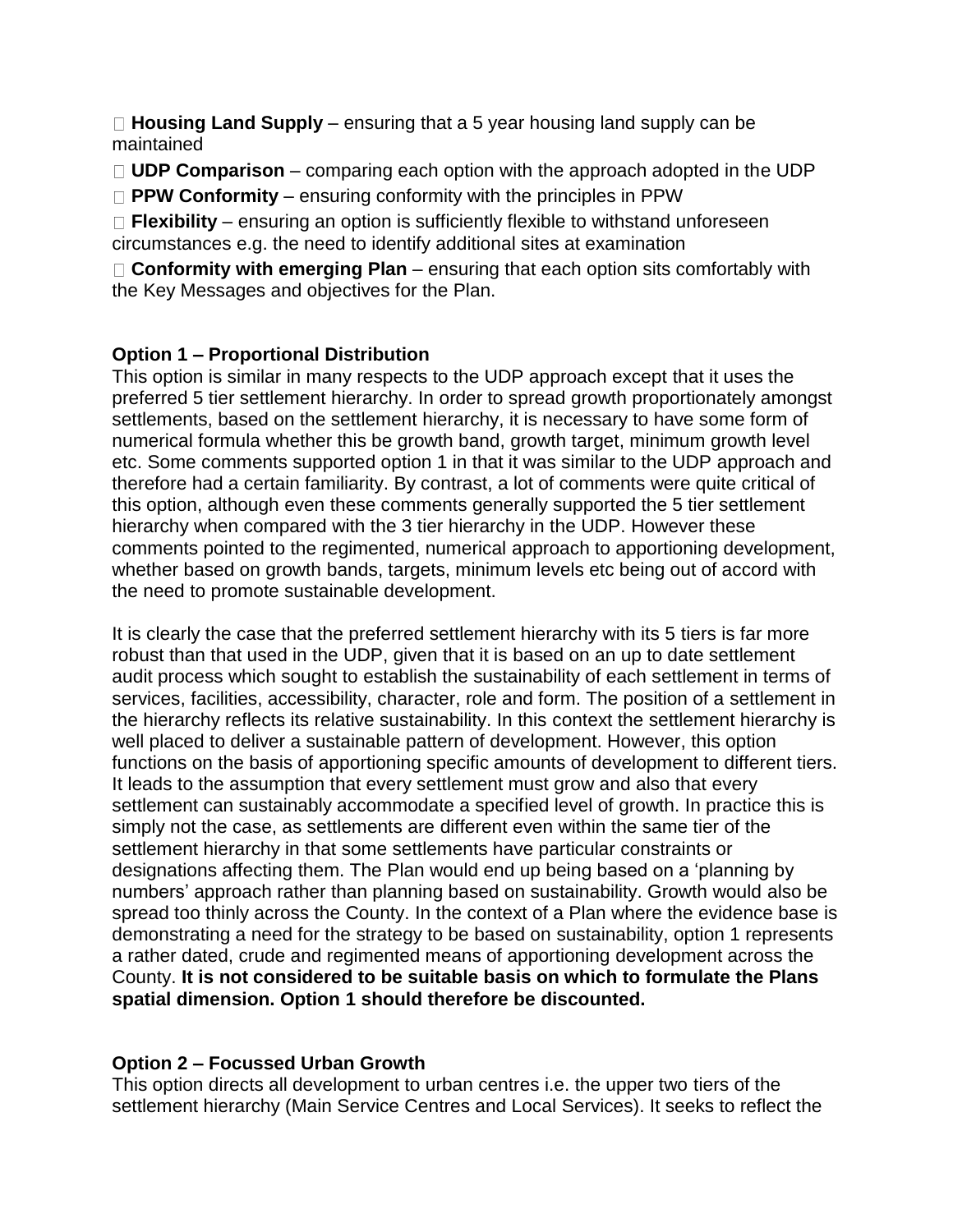findings of the settlement audits whereby the top two tiers are generally the most sustainable settlements.

There is some support from those making comments where they seek to protect certain settlements from development. There is also some support from developer based comments whereby it is argued that growth would be generally located in the growth triangle area, close to key employment opportunities. However there is a considerable body of comments which state that the option ignores the potential of other sustainable settlements in the lower three tiers, particularly the third tier 'sustainable villages'. Comments also point out that the option is not a County wide option as it is ignores the rural part of the County. It is interesting that some comments recognise that not all higher tier settlements will be able to accommodate focussed growth due to their physical, environmental or policy constraints and designations or infrastructure capacity issues. In such cases, more pressure would be placed on the remaining settlements in the upper two tiers, possibly resulting in 'overheating' in some settlements.

At first glance, focussing growth in upper two tiers, appears to be a sensible and sustainable way forward in that it concentrates growth in the most sustainable settlements. However, in practice there are a number of difficulties as set out above. Furthermore, given the number of tier 1 and 2 settlements, compared with the number of settlements in the remaining settlements in the lower tiers, particularly the Sustainable Villages, it is debatable whether all planned growth could be accommodated within the Main Service Centres and Local Service Centres. In recognising that some settlements in the top two tiers are limited in their ability to sustainably accommodate development, increased pressure would be placed on the remaining settlements. Bearing in mind that a key principle in identifying the preferred spatial option, is to ensure flexibility to withstand subsequent changes, this option is far too 'rigid' and focussed to provide flexibility.

### **Having regard to the above commentary it is evident that option 2 does not provide a sustainable basis for the Plans spatial strategy and should be discounted.**

### **Option 3 – Growth Area**

This option focusses development based on a rigid definition of the growth area triangle embodied in the Wales Spatial Plan. All settlements falling within the growth triangle would be treated the same, irrespective of their position in the settlement hierarchy. There is an element of support in the comments on this option as it focuses growth on the growth area in the Wales Spatial Plan but some of these comments appear to assume that all settlements in the growth area have the necessary infrastructure to support growth.

Many comments point out that it is not a strategy for the whole County as it ignores all areas outside of the growth area. Comments identify that it focuses too much development in a part of the County and could place too much pressure on certain settlements, especially given that some settlements do not have the infrastructure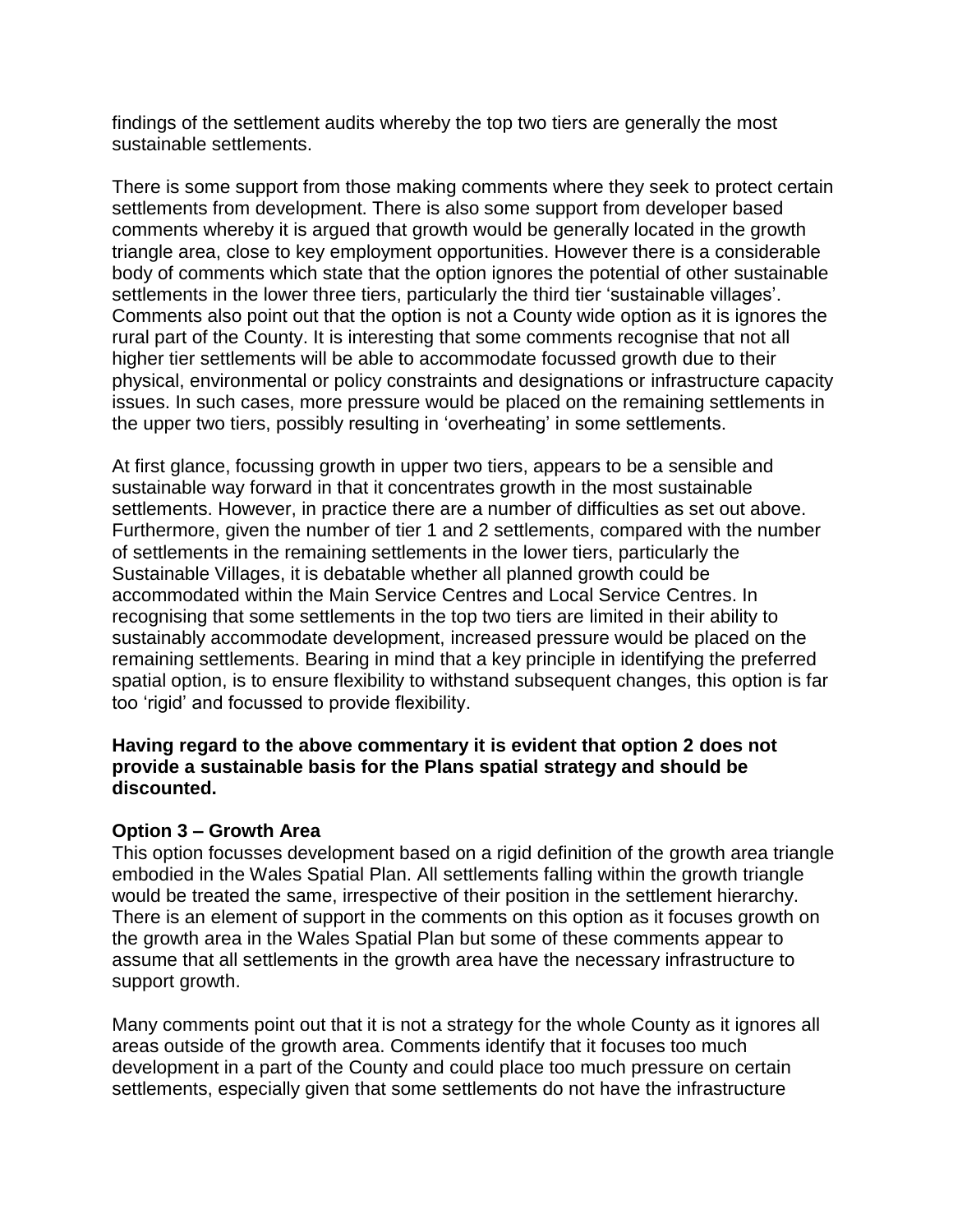capacity to deliver development, or are affected by constraints. Comments recognise that the option treats all settlements the same, regardless of their position in the settlement hierarchy with the result that small rural settlements within the growth area would need to accommodate development, without having the services, facilities and infrastructure to support it. It is interesting to note that several comments pick up on the commentary on this option in the consultation document, where it recognises that this option may not have sufficient merit to be the sole basis for the Plans spatial strategy, but that it could be considered as a higher level consideration, in conjunction with another option. In a similar manner to option 2 it is not considered to have sufficient flexibility to withstand changes as the Plan progresses.

It is evident that a spatial strategy which has regard to the growth area in the Wales Spatial Plan, has some merit. However, this option has a number of deficiencies in that it is not a strategy for the whole County and is too focussed and inflexible. **Rather than being the basis for a spatial strategy it is better being considered as a higher level consideration alongside the preferred option.**

#### **Option 4 – Hubs and Corridors**

In this option development would be distributed based on key road and rail hubs and routes. All settlements located on key transport corridors or at key hubs would be treated the same, irrespective of their position in the settlement hierarchy. The option of focussing development in those settlements which fall on or at key transport corridors and hubs appears to be quite sensible. However, this option produces a mixed bag of results in that it is based on both key rail corridors as well as key road corridors.

One comment perhaps summed up the core problem of this option in that the established pattern of settlements has not always evolved based solely on key transport routes and hubs. Whilst there is some support for this option in the consultation comments there are a large number of comments which point out limitations and difficulties. Initially, the option has no regard to the settlement hierarchy so if a settlement lies on a key transport route then, under this option, it is suitable for growth. In reality, not all settlements along transport routes will have the necessary infrastructure, services or facilities to be able to sustainably accommodate development. In a similar vein, there are settlements elsewhere in the County which have the capacity to sustainably accommodate growth, yet would be unable to do so under this option as they do not lie on a key transport route or hub. As with Option 3, some comments have picked up on the commentary on this option in the consultation document that it could be considered as a higher level consideration alongside the preferred spatial option. Identifying a spatial strategy which has regard to key transport corridors and hubs clearly has merit.

**This option has a number of deficiencies in that it is not a strategy for the whole County and is too focussed and inflexible. More fundamentally it does not necessarily have regard to the picture on the ground in terms of the pattern of settlements. Rather than being the basis for a spatial strategy it is better being considered as a higher level consideration alongside the preferred option.** In this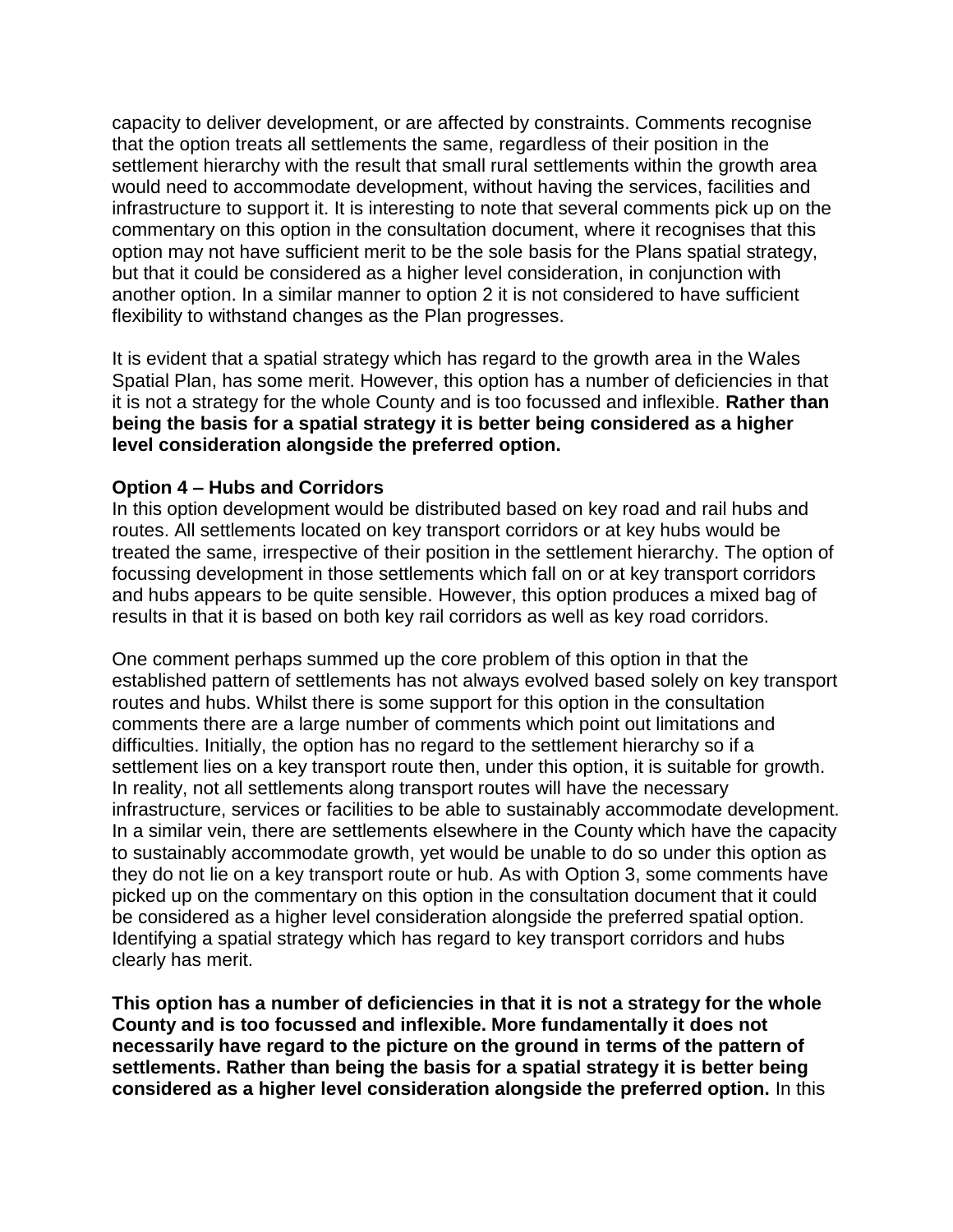context the need for growth to be in settlements which have good accessibility to key road and rail corridors and hubs, as well as public transport more generally, is a sound planning consideration that should be applied as part of any preferred spatial option.

### **Option 5 – Sustainable Distribution plus Refined Approach to Rural Settlements**

In this option development would be focussed on the top three tiers of the settlement hierarchy i.e. Main Service Centres, Local Service Centres and Sustainable Villages. In the lower two tiers a more refined and innovative approach will be developed to deliver local needs housing in sustainable rural settlements. The option is not based on numerical controls or parameters, but on the broad position within the settlement hierarchy and identifying the most sustainable settlements. In comparison with the other spatial options, there is widespread for support for option 5. Comments have recognised the fact that it is based on the sustainability information which informs the settlement hierarchy. Linked to this is the fact it seeks to identify the most sustainable settlements to accommodate growth, rather than relying on numerical means of apportionment. It is therefore supported as being a 'tailored' and 'sensitive' approach which has regard to the particular characteristics of each settlement. Comments have noted that it seeks to focus growth in the top three tiers of the settlement hierarchy, which are generally the most sustainable settlements, but that the option does not forget about the smaller settlements in the rural part of the County which comprise the lower two tiers of the settlement hierarchy.

Several comments have supported the fact that this option is a flexible option and has the potential to withstand change as the Plan progresses. However, some of these comments have then gone on to demand that 'minimum targets' are ascribed to settlements to ensure that the Council maintains its 5 year housing land supply. These latter comments rather misunderstands the principle behind option 5 in that it seeks to move away from the numerical means of apportionment and the notion that every settlement must grow.

In looking at negative comments on this option there are several comments which point to the need for greater clarity to be provided as to the 'refined and innovative' approach to be taken in respect of settlements in the lower two tiers of the settlement hierarchy. There are also some comments which argue that this option would result in growth manifesting itself in unsustainable travel to work patterns and also being too disconnected from the economic ambitions in the Wales Spatial Plan. However, most of the settlements in the upper three tiers are either well placed to be accessible to key transport routes and hubs and also employment opportunities, or perform the role of acting as service centres for rural areas. This is where some of the comments from options 3 and 4 come into play, as in looking at option 5 and which settlements are best able to sustainably accommodate development, it will be necessary to have regard to the growth area concept from the Wales Spatial Plan as well as the availability of and accessibility of settlements in terms of transport links.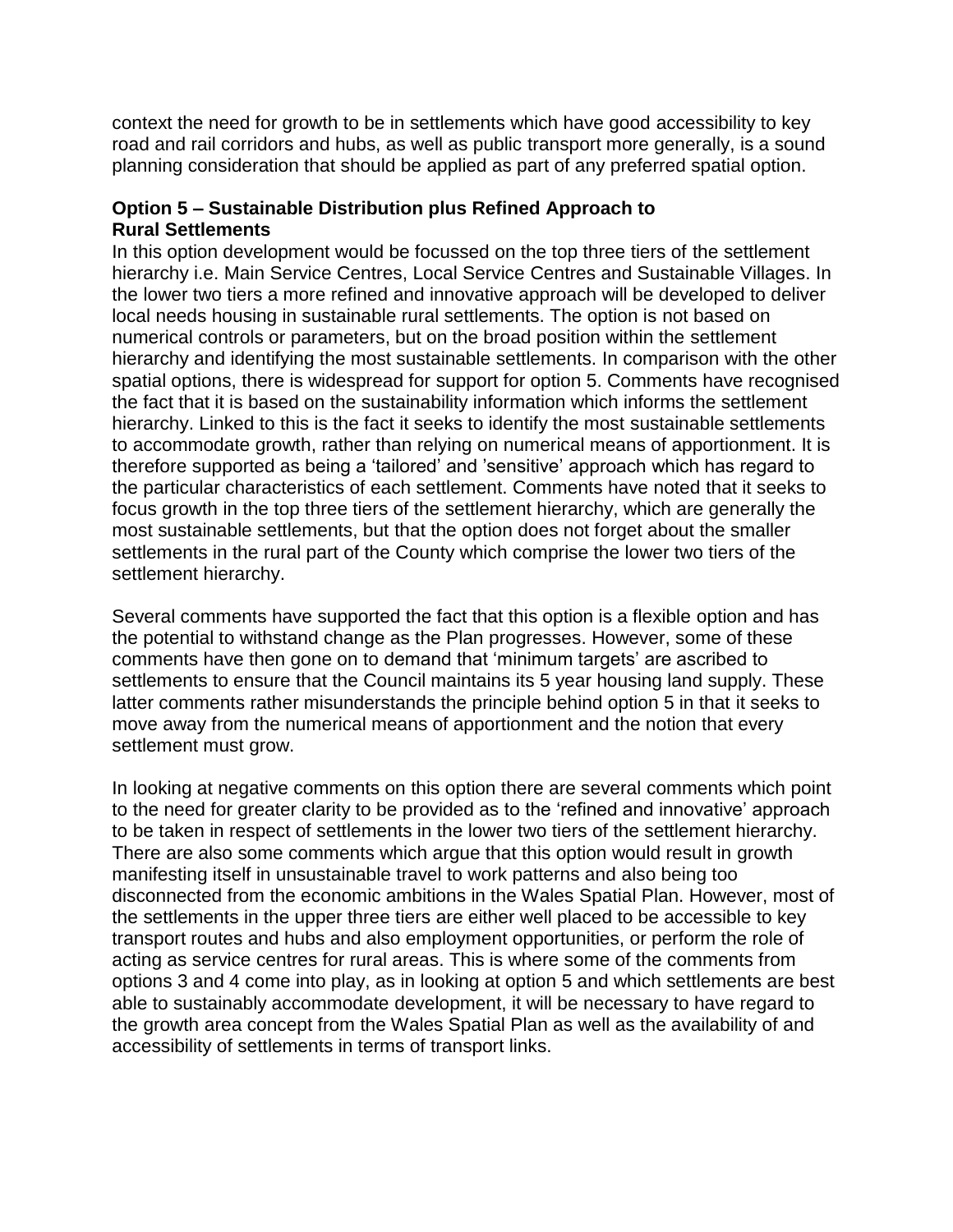Option 5 is considered to be the most 'well rounded' spatial option in that it is based on a soundly evidenced settlement hierarchy and seeks to direct growth to the most sustainable settlements whilst not ignoring the needs of rural areas. Rather than being based on numerical or mechanical means to apportion growth it seeks to take a more informed approach to each settlement, utilising information in the settlement audits, to identify which settlements are sustainably able to accommodate development. The broad scale of development would be based on the position of a settlement within the settlement hierarchy and based on the particular characteristics of settlements. **Option 5 is considered to represent the most suitable spatial option with which to formulate the Plans spatial strategy.**

#### **Alternative Spatial Options**

Comments have suggested other ways of spatially distributing development across the County and these are set out and commented on below:

**Focus on smaller villages and not towns** - The evidence which informed the settlement hierarchy demonstrates the relative sustainability of different tiers in the settlement hierarchy. Generally speaking the smaller rural settlements are the least sustainable settlements as they have fewer services and facilities and often have limited or no public transport which means that residents are essentially car dependent. A spatial strategy which seeks to direct most development to such villages would not represent a sustainable approach and would be unlikely to be found to be sound. Rather, the approach in option 5 seeks to recognise there are some smaller rural settlements which may be able to sustainably accommodate new development and also identifies the need for a more innovative policy approach to ensure that local needs housing in such villages can be better delivered.

**New town** – this option was assessed as part of the initial 'large' list of possible spatial options but was not considered to have sufficient merit to be short listed for further consideration. PPW adopts a cautionary stance towards new settlements advising that they will rarely be justified in Wales. Having regard to the need for the LDP to deliver (from adoption) a 5 year housing land supply, this would not be achieved if the bulk of growth was in the form of a new town as the lead in times for infrastructure provision etc would mean that completions of houses would not be delivered until well into the Plan period.

**Development of brownfield sites first** – a general principle embodied in PPW is that '*Previously developed (or brownfield) land should, wherever possible, be used in preference to greenfield sites*' However, PPW goes on to recognise that not all brownfield land is suitable for development. This is very much the case in Flintshire as the greatest occurrence of brownfield land occurs along the Dee Estuary and comprises former industrial and landfill sites where there are significant constraints in respect of flood risk, nature conservation and contamination. Wherever suitable brownfield sites can be identified as being viable and deliverable, they will be allocated. However, to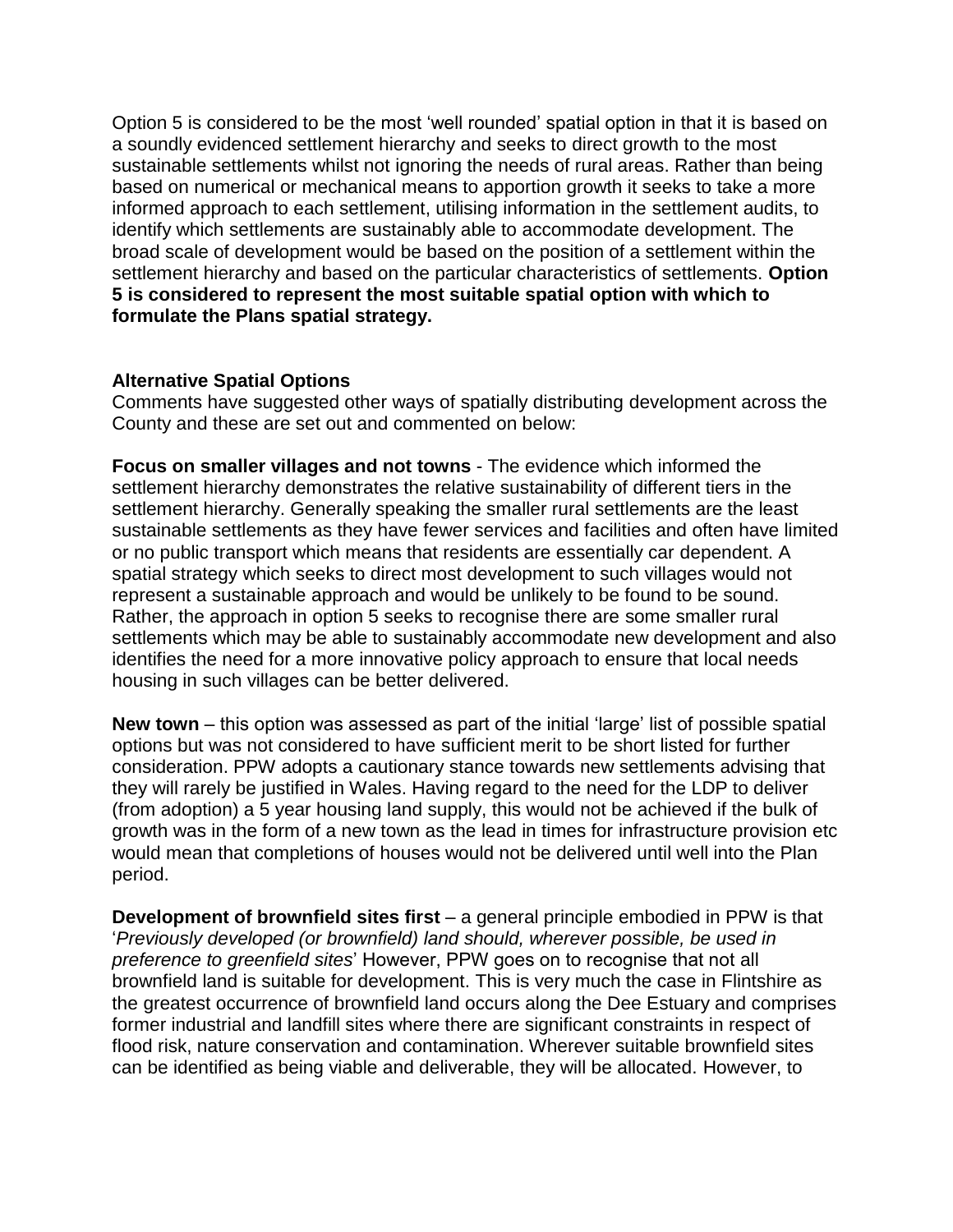specify that these sites must be developed before greenfield sites would not assist in establishing and maintaining a 5 year housing land supply.

**Hybrid of option 1 and 5** – some objections proposed to distribute growth more evenly over the County –based on the preferred settlement hierarchy but are quite different in how they distribute development, as set out in the commentary above. It is not considered that a hybrid represents an improvement on preferred option 5.

The table below seeks to undertake a high level comparison of each spatial option against the Plan objectives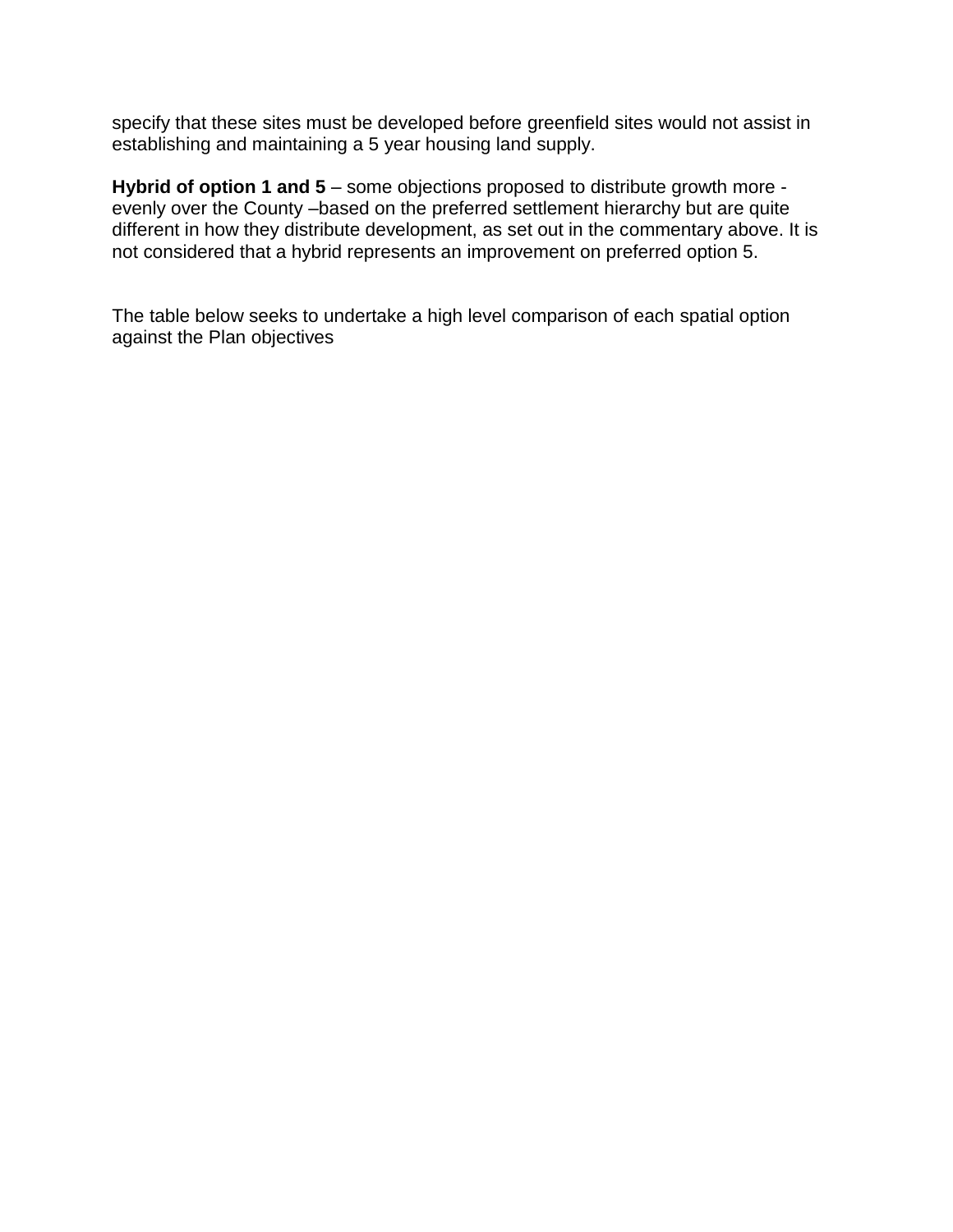| Sustainable<br><b>Distribution</b><br>Option 5<br>Spatial<br>and |                          |                                                                                                                                                                                                                      |                                                                                               |                                                                                             |                                                                                                            |                                                   |                                                         |                                                                                                                 |                                  |                                                                                                                                        |                                                                                                                                                       |
|------------------------------------------------------------------|--------------------------|----------------------------------------------------------------------------------------------------------------------------------------------------------------------------------------------------------------------|-----------------------------------------------------------------------------------------------|---------------------------------------------------------------------------------------------|------------------------------------------------------------------------------------------------------------|---------------------------------------------------|---------------------------------------------------------|-----------------------------------------------------------------------------------------------------------------|----------------------------------|----------------------------------------------------------------------------------------------------------------------------------------|-------------------------------------------------------------------------------------------------------------------------------------------------------|
| Corridors<br>Option 4<br>Spatial<br>Hubs                         |                          |                                                                                                                                                                                                                      |                                                                                               |                                                                                             |                                                                                                            |                                                   |                                                         |                                                                                                                 |                                  |                                                                                                                                        |                                                                                                                                                       |
| Growth Area<br>Option 3<br>Spatial                               |                          |                                                                                                                                                                                                                      |                                                                                               |                                                                                             |                                                                                                            |                                                   |                                                         |                                                                                                                 |                                  |                                                                                                                                        |                                                                                                                                                       |
| Urban                                                            |                          |                                                                                                                                                                                                                      |                                                                                               |                                                                                             |                                                                                                            |                                                   |                                                         |                                                                                                                 |                                  |                                                                                                                                        |                                                                                                                                                       |
| Focused<br>Option 2<br>Growth<br>Spatial                         |                          |                                                                                                                                                                                                                      |                                                                                               |                                                                                             |                                                                                                            |                                                   |                                                         |                                                                                                                 |                                  |                                                                                                                                        |                                                                                                                                                       |
| Proportional<br><b>Distribution</b><br>Option 1<br>Spatial       |                          |                                                                                                                                                                                                                      |                                                                                               |                                                                                             |                                                                                                            |                                                   |                                                         |                                                                                                                 |                                  |                                                                                                                                        |                                                                                                                                                       |
| LDP Objective                                                    | Enhancing Community Life | mix of services and facilities, such as<br>to allow<br>needs of particular groups such as the<br>Ensure communities have access to a<br>community life to flourish, and meet the<br>education and health,<br>elderly | focus for<br>Encourage the development of town and<br>district centres as the<br>regeneration | fe transport<br>on the car<br>Promote a sustainable and sar<br>system that reduces reliance | necessary<br>community<br>transport, utility and social /<br>Facilitate the provision of<br>infrastructure | Facilitate the sustainable management of<br>waste | the Welsh<br>supporting<br>and<br>Protecting<br>anguage | accessible<br>and encourage and support good health,<br>Create places that are safe,<br>well-being and equality | Delivering Growth and Prosperity | Facilitate growth and diversification of<br>increase in<br>skilled high value employment in key<br>the local economy and an<br>sectors | competitive<br>positions<br>for the sub-<br>that<br>Flintshire as an economically<br>place and an economic driver<br>development<br>Support<br>region |
|                                                                  |                          | $\overline{\phantom{0}}$                                                                                                                                                                                             | $\mathbf{\Omega}$                                                                             | S                                                                                           | 4                                                                                                          | 5                                                 | $\circ$                                                 | Ľ                                                                                                               |                                  | $^{\circ}$                                                                                                                             | တ                                                                                                                                                     |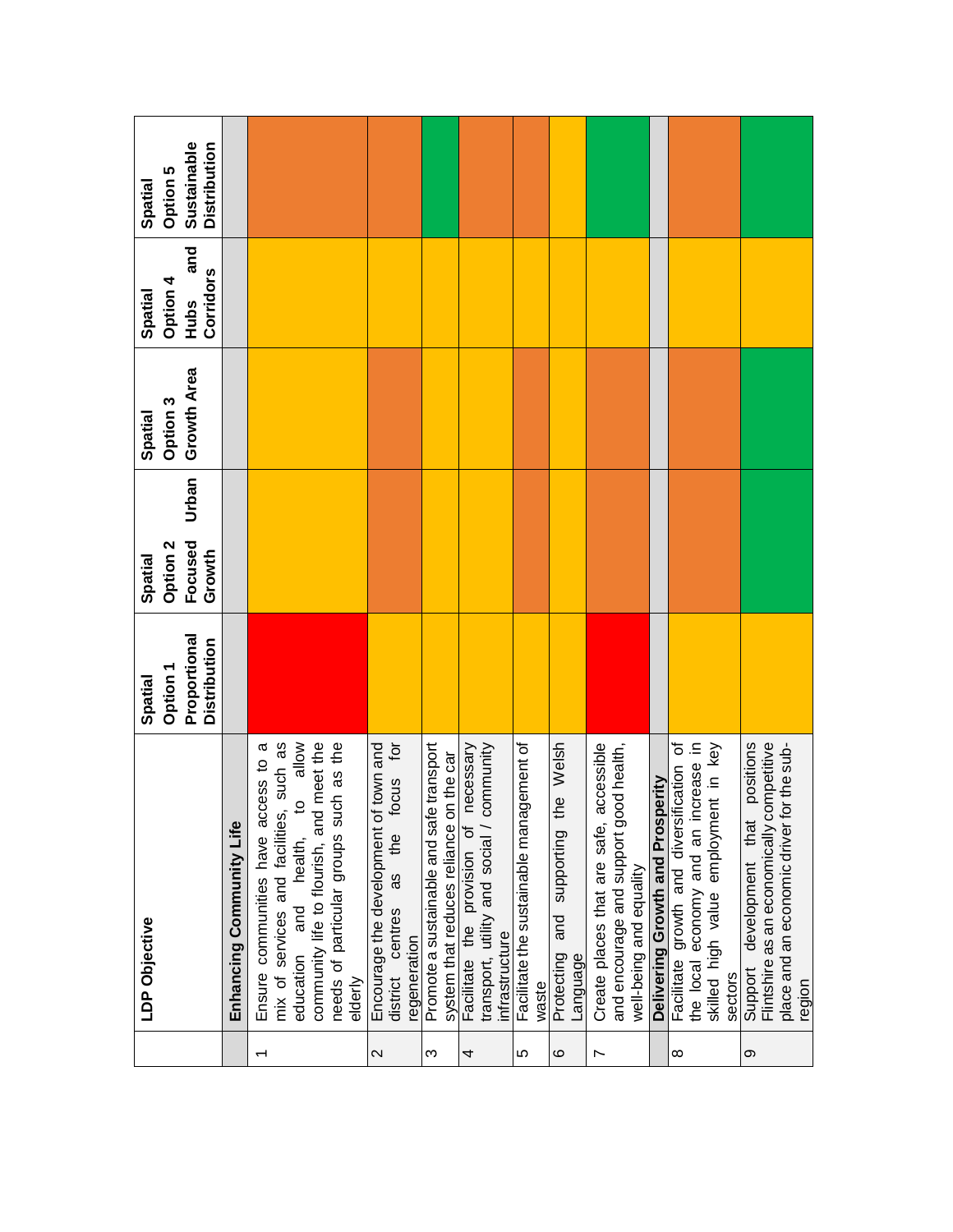| Sustainable<br><b>Distribution</b><br>Option 5<br>Spatial  |                                                                                                                                                                                             |                                                                                                                                                                    |                                                                                                                                                                                                                             |                                                                                       |                                                                |                                  |                                                                            |                                                                                                                                                        |                                                                |                                                                                                      |                                                                                                                                                                        |
|------------------------------------------------------------|---------------------------------------------------------------------------------------------------------------------------------------------------------------------------------------------|--------------------------------------------------------------------------------------------------------------------------------------------------------------------|-----------------------------------------------------------------------------------------------------------------------------------------------------------------------------------------------------------------------------|---------------------------------------------------------------------------------------|----------------------------------------------------------------|----------------------------------|----------------------------------------------------------------------------|--------------------------------------------------------------------------------------------------------------------------------------------------------|----------------------------------------------------------------|------------------------------------------------------------------------------------------------------|------------------------------------------------------------------------------------------------------------------------------------------------------------------------|
| and<br>Corridors<br>Option 4<br>Spatial<br>Hubs            |                                                                                                                                                                                             |                                                                                                                                                                    |                                                                                                                                                                                                                             |                                                                                       |                                                                |                                  |                                                                            |                                                                                                                                                        |                                                                |                                                                                                      |                                                                                                                                                                        |
| Growth Area<br>Option 3<br>Spatial                         |                                                                                                                                                                                             |                                                                                                                                                                    |                                                                                                                                                                                                                             |                                                                                       |                                                                |                                  |                                                                            |                                                                                                                                                        |                                                                |                                                                                                      |                                                                                                                                                                        |
| Urban                                                      |                                                                                                                                                                                             |                                                                                                                                                                    |                                                                                                                                                                                                                             |                                                                                       |                                                                |                                  |                                                                            |                                                                                                                                                        |                                                                |                                                                                                      |                                                                                                                                                                        |
| Focused<br>Option 2<br>Growth<br>Spatial                   |                                                                                                                                                                                             |                                                                                                                                                                    |                                                                                                                                                                                                                             |                                                                                       |                                                                |                                  |                                                                            |                                                                                                                                                        |                                                                |                                                                                                      |                                                                                                                                                                        |
| Proportional<br><b>Distribution</b><br>Option 1<br>Spatial |                                                                                                                                                                                             |                                                                                                                                                                    |                                                                                                                                                                                                                             |                                                                                       |                                                                |                                  |                                                                            |                                                                                                                                                        |                                                                |                                                                                                      |                                                                                                                                                                        |
| LDP Objective                                              | vibrant<br>৳<br>leisure,<br>culture, learning, business and transport<br>function<br>æ<br>shopping,<br>town centres<br>and<br>ple<br>ior<br>the<br>destinations<br>Flintshire's<br>Redefine | Ensuring that Flintshire has the right<br>housing to<br>support economic development and to<br>őξ<br>amount, size, and type of new<br>meet a range of housing neec | Ensure that housing development takes<br>place in sustainable locations where<br>sites are viable and deliverable and are<br>physical<br>necessary social,<br>and<br>the<br>supported by<br>environmental<br>infrastructure | and<br>iverse<br>$\bar{\sigma}$<br>Promote and enhance a<br>sustainable rural economy | sustainable<br>Support the provision of<br>tourism development | ent<br>Safeguarding the Environm | ৳<br>impacts<br>climate change and pollution<br>and<br>Minimise the causes | Conserve and enhance Flintshire's high<br>quality environmental assets including<br>landscape, cultural heritage and natural<br>and built environments | green<br>enhance<br>infrastructure networks<br>and<br>Maintain | is locally<br>and sensitive to<br>good design that<br>innovative<br>Promote<br>location<br>distinct, | and<br>the<br>resources<br>and promote<br>safeguarding<br>p<br>development of brownfield lar<br>of natural<br>water<br>sustainable use<br>the<br>as<br>Support<br>such |
|                                                            | $\overline{C}$                                                                                                                                                                              | $\overline{1}$                                                                                                                                                     | 12                                                                                                                                                                                                                          | $\frac{3}{2}$                                                                         | $\overline{4}$                                                 |                                  | 15                                                                         | $\frac{6}{5}$                                                                                                                                          | 17                                                             | $\frac{8}{3}$                                                                                        | $\frac{0}{2}$                                                                                                                                                          |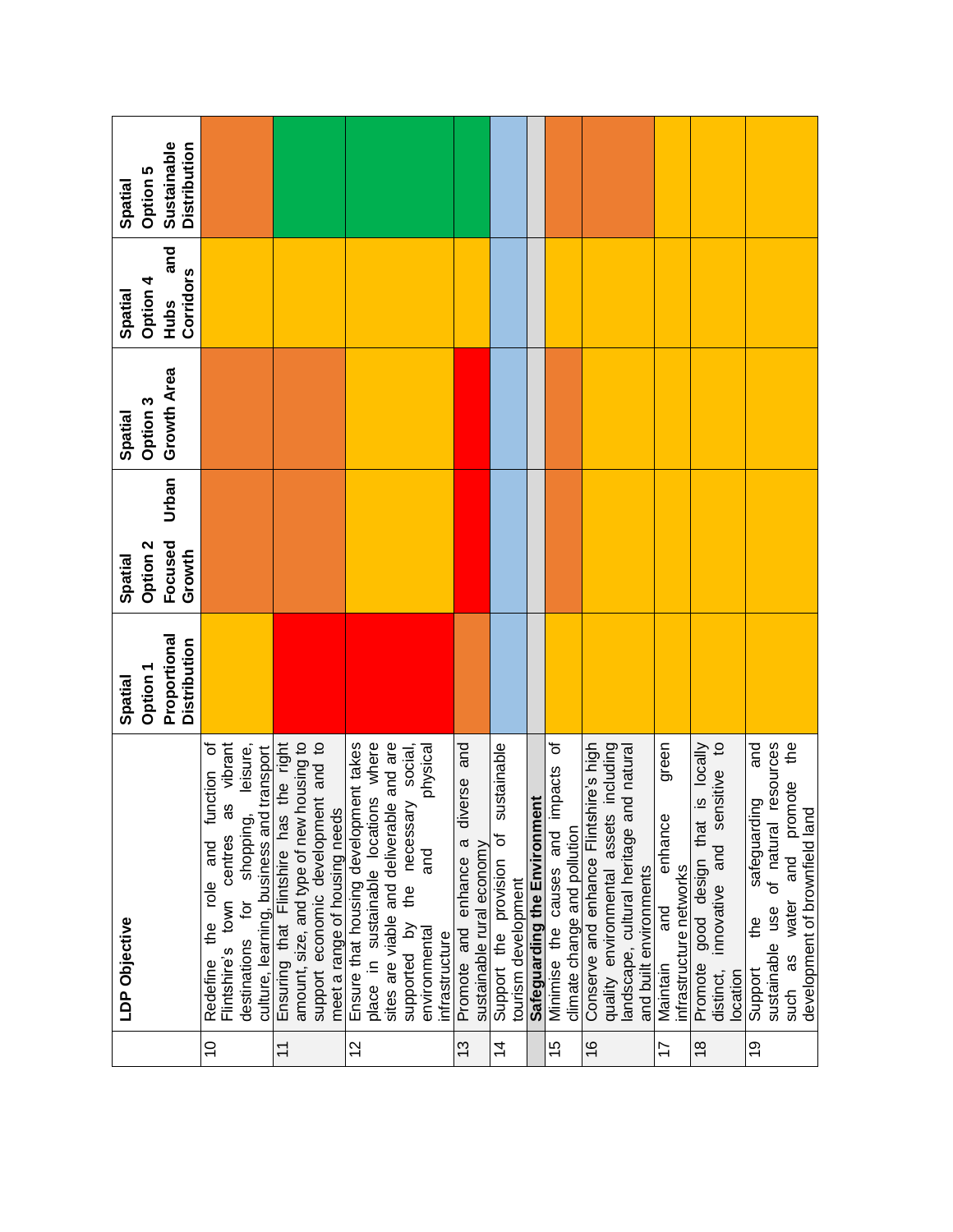### **Conclusions**

From the assessment of consultation responses, and in addition to the consensus that emerged from the pre-consultation workshops, there is a clear support for spatial option 5. Option 5 is considered to be most 'well rounded' spatial option in that it is based on a soundly evidenced settlement hierarchy and seeks to direct growth to the most sustainable settlements whilst not ignoring the needs of rural areas. Rather than being based on numerical or mechanical means to apportion growth it seeks to take a more informed approach to each settlement, utilising information in the settlement audits, to identify which settlements are sustainably able to accommodate development. The broad scale of development would be based on the position of a settlement within the settlement hierarchy and based on the particular characteristics of settlements. Option 5 is therefore considered to represent the most suitable spatial option with which to formulate the Plans Spatial Strategy.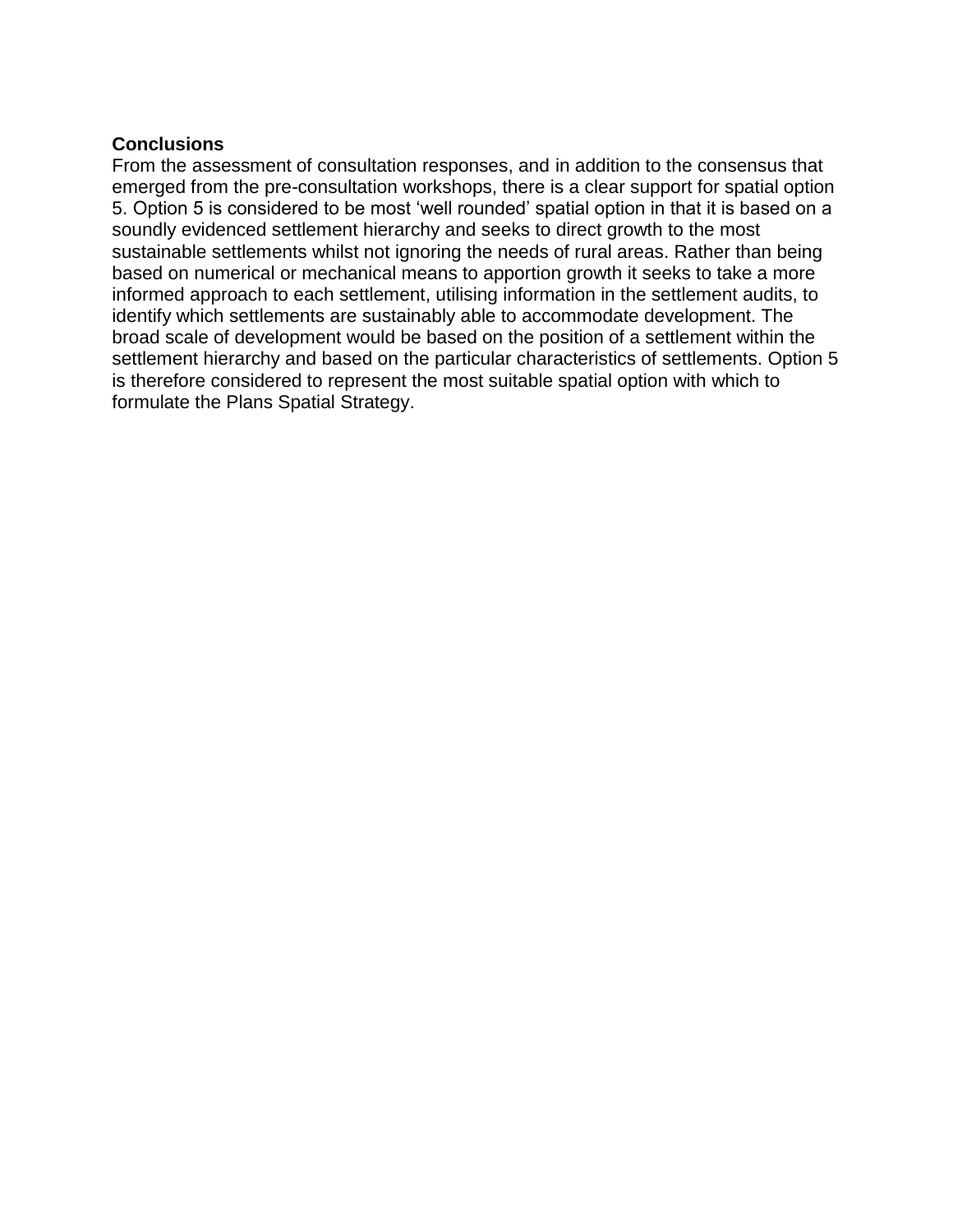### **Fig 1 Commentary on Spatial Options**

### **Option 1 – Sustainable Distribution**

### **Description**

Developing a settlement hierarchy which allows for a proportional distribution of development based on sustainability principles

### **Assessment**

| <b>Criteria</b>                          | <b>Commentary</b>                                                                                                                                                                                                                                                                                                                                                                                                                                                                                                                                                                                                                                                                                                                                                                                                                                                                                                                           |
|------------------------------------------|---------------------------------------------------------------------------------------------------------------------------------------------------------------------------------------------------------------------------------------------------------------------------------------------------------------------------------------------------------------------------------------------------------------------------------------------------------------------------------------------------------------------------------------------------------------------------------------------------------------------------------------------------------------------------------------------------------------------------------------------------------------------------------------------------------------------------------------------------------------------------------------------------------------------------------------------|
| Sustainable locations<br>for development | This option is based on the chosen settlement hierarchy and has regard to<br>the settlement audits and is therefore based on sustainability principles.<br>However, by apportioning growth based on the settlement hierarchy it has<br>similarities to the UDP approach and suggests the need for growth bands,<br>rates or quotas. This has the effect of a planning by numbers approach<br>whereby each settlement could be expected to deliver growth irrespective of<br>whether each settlement could accommodate growth due to physical,<br>environmental or infrastructure constraints. Ultimately this rigid proportional<br>distribution does not fully embrace sustainability principles. It is also<br>questionable whether it will address the limitations of the UDP approach<br>which did not provide sufficient flexibility in the rural areas whereby the needs<br>of rural communities can be met in sustainable locations. |
| Infrastructure capacity                  | By distributing development based on an informed approach to the<br>sustainability of each settlement and the settlement hierarchy then the option<br>should have regard to the availability and capacity of infrastructure. However,<br>the proportional distribution gives the impression that all or most settlements<br>will need to grow or have an allocation, and this could result in spreading<br>growth too thinly and having a less focused approach on sustainability.                                                                                                                                                                                                                                                                                                                                                                                                                                                          |
| Constraints                              | By spreading growth based on a proportional distribution, the impression is<br>given that each settlement will experience growth or an allocation. This could<br>result in a less focused approach where constraints may not full be taken into<br>account, or in some consequences compromised.                                                                                                                                                                                                                                                                                                                                                                                                                                                                                                                                                                                                                                            |
| Commitments                              | The option should enable the existing commitments to be taken into account<br>in terms of a robust assessment of their likely future delivery.                                                                                                                                                                                                                                                                                                                                                                                                                                                                                                                                                                                                                                                                                                                                                                                              |
| <b>Candidate Sites</b>                   | The option should have sufficient flexibility to be able to have regard to the<br>locations of candidate sites and whether they have passed the 'technical'<br>assessment. However, the most sustainable settlements and sites may be<br>overlooked in the quest to spread growth across each tier in the settlement<br>hierarchy.                                                                                                                                                                                                                                                                                                                                                                                                                                                                                                                                                                                                          |
| Accessibility                            | This option is based on the chosen settlement categorization and has regard<br>to the settlement audits and is therefore based on sustainability principles,<br>which will include accessibility. If the amount of growth is generally being d<br>based on the settlement hierarchy, then it is generally those higher order<br>settlements which have the greatest provision of services and facilities and<br>also public transport.                                                                                                                                                                                                                                                                                                                                                                                                                                                                                                      |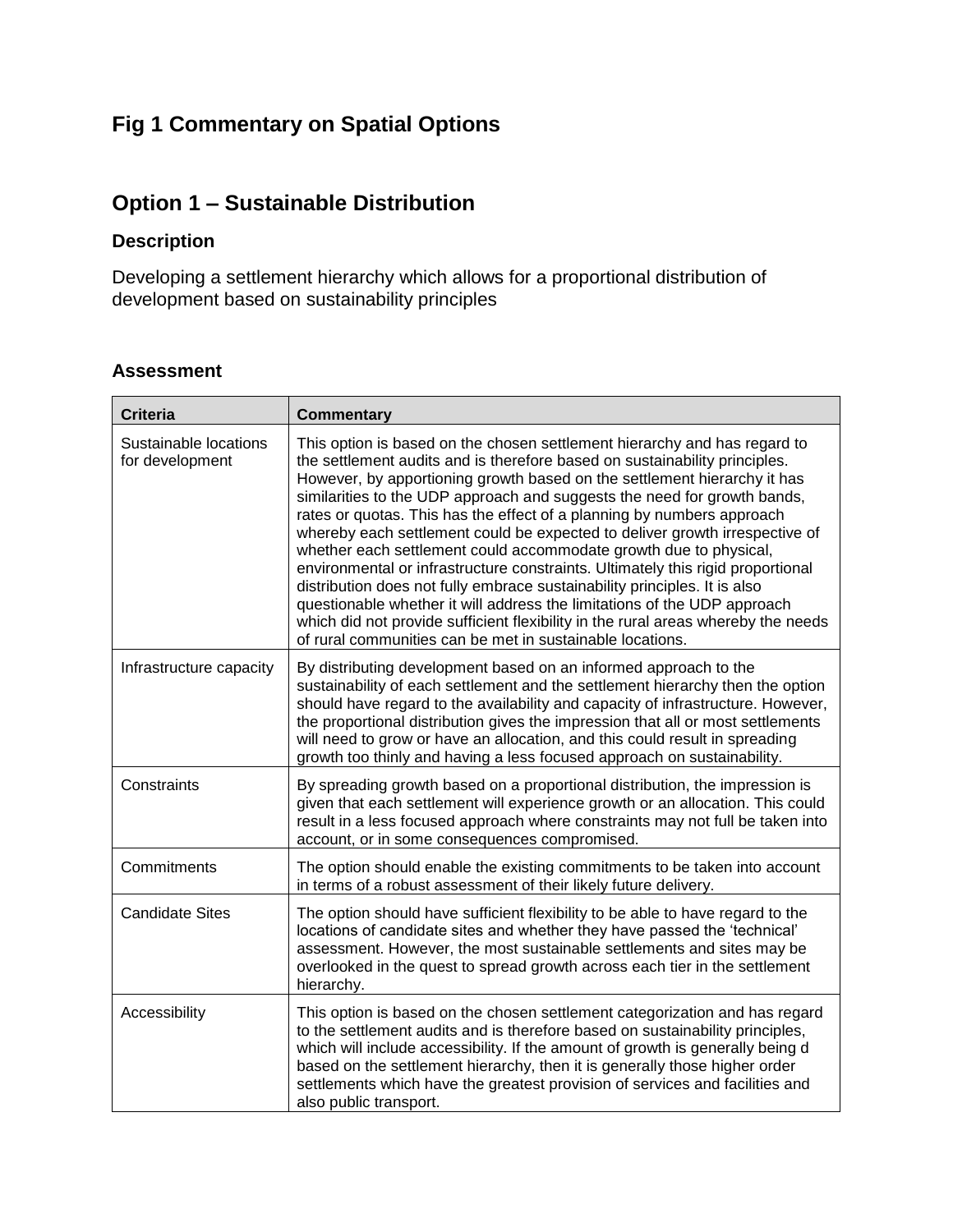| <b>Services and Facilities</b>     | If the amount of growth is distributed proportionally based on the position<br>within the settlement hierarchy, then the option should have regard to the<br>availability and capacity of facilities and services                                                                                                                                                                                                                                                                                                                                                                                                                                          |
|------------------------------------|------------------------------------------------------------------------------------------------------------------------------------------------------------------------------------------------------------------------------------------------------------------------------------------------------------------------------------------------------------------------------------------------------------------------------------------------------------------------------------------------------------------------------------------------------------------------------------------------------------------------------------------------------------|
| Local housing market<br>conditions | By distributing growth proportionally across the settlement hierarchy this<br>option may not be able to have full regard to the strength of the local housing<br>market in terms of implications for the type of allocation and planning<br>obligations which could be viably delivered.                                                                                                                                                                                                                                                                                                                                                                   |
| <b>Housing Land Supply</b>         | The apportionment of growth across the settlement hierarchy suggests<br>spreading that growth thinly and having a large number of small size. Such<br>sites are no longer favoured by many developers, who are looking for<br>economies of scale. And could slow down or even prevent attaining and<br>maintaining a 5 year housing land supply, based on viability and deliverability.                                                                                                                                                                                                                                                                    |
|                                    | The option should be able to ensure a good mix of sites in terms of location,<br>type and size to enable housing land supply to be maintained.                                                                                                                                                                                                                                                                                                                                                                                                                                                                                                             |
| <b>UDP Comparison</b>              | This is fairly similar to the UDP approach except the 5 tier settlement<br>hierarchy is more refined in terms of having regard to the sustainability<br>evidence set out in the settlement audits. By spreading growth based on a<br>planning by numbers approach still has many of the limitations of the UDP<br>approach embodied within policy HSG3. A more refined, focused approach<br>which is fully based on sustainability would be more beneficial.                                                                                                                                                                                               |
| PPW Conformity                     | This option is considered to conform with the sustainability principles in PPW                                                                                                                                                                                                                                                                                                                                                                                                                                                                                                                                                                             |
| Flexibility                        | The option has sufficient flexibility to allow for unforeseen circumstances such<br>as an Inspector identifying the need for further allocations at examination.                                                                                                                                                                                                                                                                                                                                                                                                                                                                                           |
| Conformity with<br>emerging Plan   | The key emerging principle for the Plan is the concept of taking a more<br>holistic approach to employment and housing growth and development as<br>part of promoting sustainable development. However, rather than focusing on<br>the most sustainable settlements and sites to deliver the growth ambitions of<br>the Plan, this option seeks to spread growth thinly by a planning by numbers<br>approach. Given that the higher tier settlements either generally have<br>employment provision or are close to the major employment centres at<br>Deeside ensures that the option sits comfortably in terms of what the Plan is<br>seeking to achieve. |

### **Summary**

This option has many similarities to the UDP, albeit that it is based on a 5 tier settlement hierarchy, which is informed by a sustainability assessment embodied in the settlement audits. However, this spatial option requires some sort of numerical means by which to apportion growth to the different tiers in the settlement hierarchy. This suggests that growth will be spread thinly, where sites are chosen based on some form of numerical control rather than by focussing on which are the more sustainable settlements and sites to deliver growth.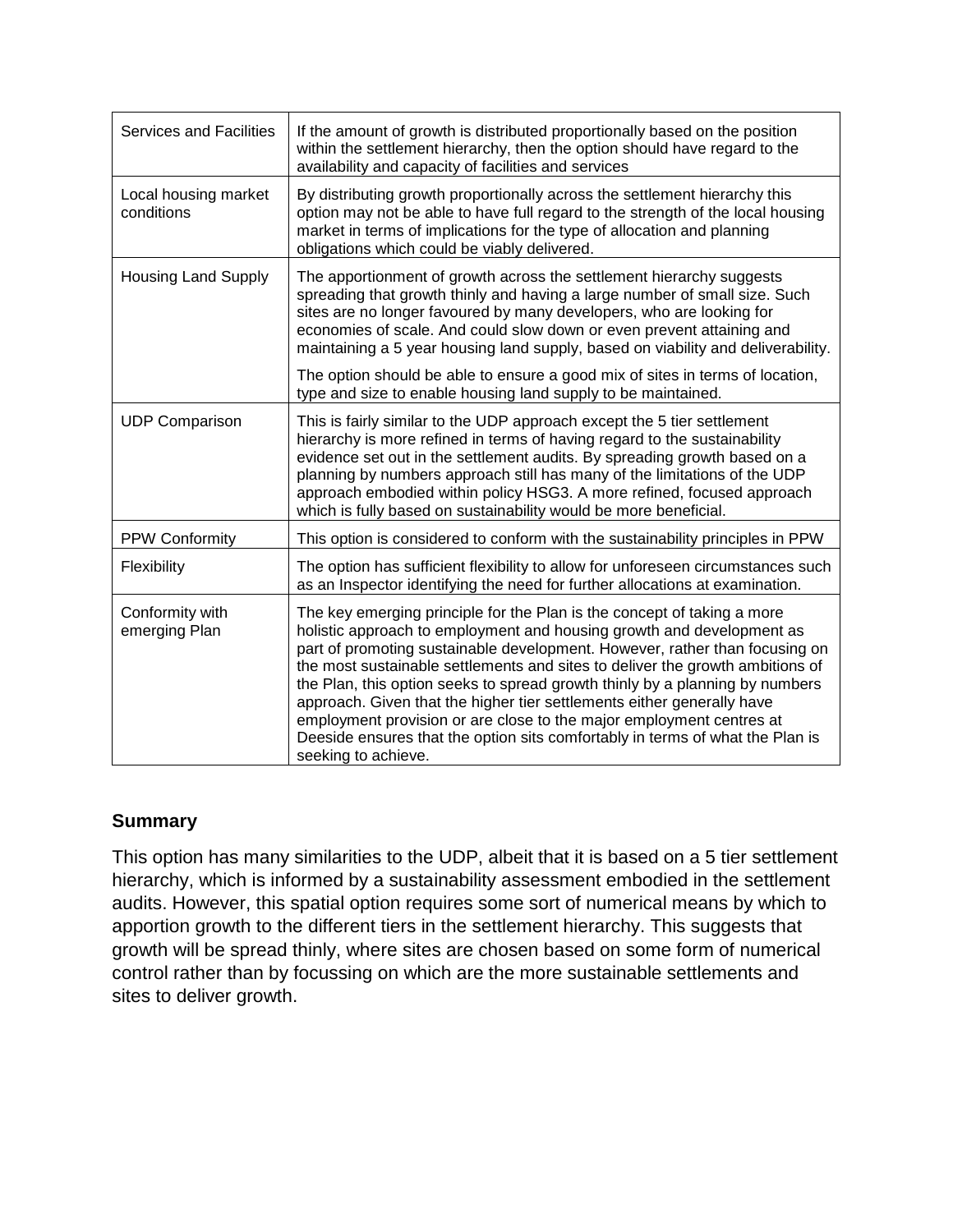### **Option 2 – Focused Urban Growth**

### **Description**

Directing all development to urban centres i.e. the upper two tiers of the settlement hierarchy

### **Assessment**

| <b>Criteria</b>                          | <b>Commentary</b>                                                                                                                                                                                                                                                                                                                                                                                                                                                                                                                |
|------------------------------------------|----------------------------------------------------------------------------------------------------------------------------------------------------------------------------------------------------------------------------------------------------------------------------------------------------------------------------------------------------------------------------------------------------------------------------------------------------------------------------------------------------------------------------------|
| Sustainable locations<br>for development | This option focuses growth on the upper two tiers of the settlement hierarchy<br>i.e. main service centres and local service centres and it is these settlements<br>which tend to be the most sustainable locations to accommodate growth.<br>However, there are sustainable settlements lower down in the settlement<br>hierarchy which are sustainable locations yet would be denied growth in this<br>option. By focussing development on such a small number of settlements it<br>could place pressure on those settlements. |
| Infrastructure capacity                  | By focusing growth on the upper two tiers of the settlement hierarchy, this<br>option provides less opportunity and flexibility to have regard to the<br>availability and capacity of infrastructure. Some settlements would be under<br>pressure to deliver development but where there may be infrastructure<br>capacity issues.                                                                                                                                                                                               |
| Constraints                              | By focussing growth on only the upper two tiers of the settlement hierarchy<br>there may be difficulties in having regard to key physical or environmental<br>constraints. Flexibility may be compromised as a result of certain constraints<br>in some settlements which cannot be overcome and may place undue<br>pressure on other settlements. Relatively unconstrained and sustainable<br>settlements outside the higher order tiers of the hierarchy would be prevented<br>from contributing some growth.                  |
| Commitments                              | Although a significant proportion of recent completions and commitments are<br>in the upper two tiers of settlements, some fall outside the higher settlement<br>tiers. This option, by focussing solely on such a small number of settlements,<br>ignores the potential role that local service centres can play in contributing to<br>sustainable development.                                                                                                                                                                 |
| <b>Candidate Sites</b>                   | Although a significant proportion of the candidate sites fall within the upper<br>two settlement tiers, there are candidate sites in and around other<br>settlements. Perfectly valid candidate sites in other sustainable settlements<br>would be prevented from being considered.                                                                                                                                                                                                                                              |
| Accessibility                            | This option is based on the chosen settlement hierarchy and has regard to<br>the settlement audits and is therefore based on sustainability principles,<br>which will include accessibility. However, in focussing only on higher order<br>settlements it fails to have regard to the fact that there will be some<br>settlements in the lower tiers of the settlement hierarchy which are accessible<br>and will have capacity to accommodate some growth.                                                                      |
| <b>Services and Facilities</b>           | This option is based on the chosen settlement hierarchy and has regard to<br>the settlement audits and is therefore based on sustainability principles,<br>which will include accessibility. It is generally those higher order settlements<br>which have the greatest provision of services and facilities and also public<br>transport. However, there are other lower order settlements which have                                                                                                                            |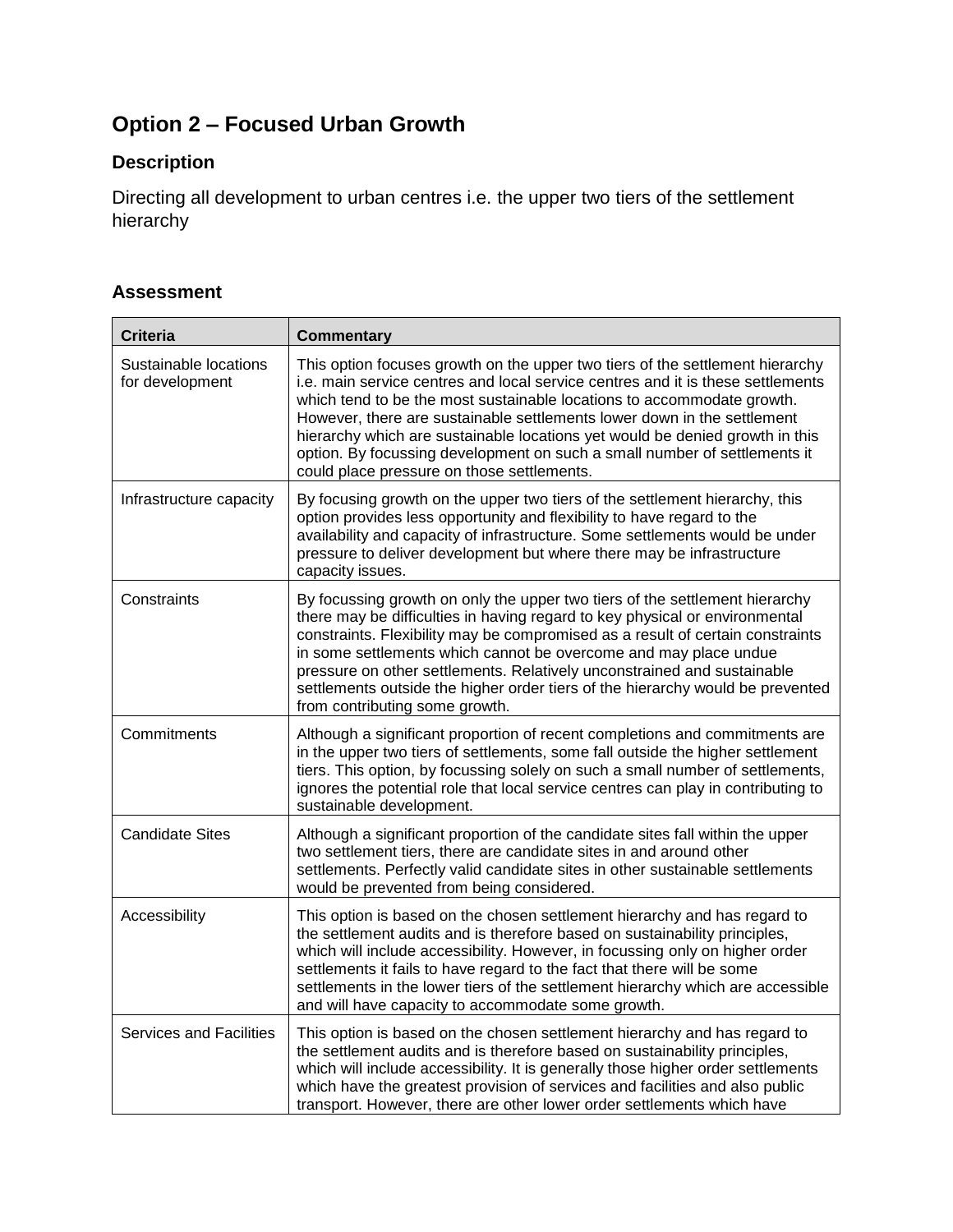|                                    | services and facilities and would be sustainable locations to accommodate<br>some growth but would not be permitted in this option.                                                                                                                                                                                                                                                                                                                                                                                                                                      |
|------------------------------------|--------------------------------------------------------------------------------------------------------------------------------------------------------------------------------------------------------------------------------------------------------------------------------------------------------------------------------------------------------------------------------------------------------------------------------------------------------------------------------------------------------------------------------------------------------------------------|
| Local housing market<br>conditions | The upper settlement tiers will contain a variety of local housing market areas<br>ranging from strong to relatively weak. Focussing all growth in the stronger<br>housing market areas would not be sustainable and it would for instance not<br>bring about regeneration of settlement. If new development is spread<br>throughout the top two tiers of settlements, then it is necessary to have a<br>tailored approach in terms of being able to viably deliver key planning<br>obligations                                                                          |
| <b>Housing Land Supply</b>         | Focussing growth on the top two tiers of settlements should ensure that there<br>is a variety of sites available in terms of location, type and size and this<br>should enable a 5 year housing land supply to be maintained. However, the<br>experience of the UDP was that some of the category A settlements did not<br>deliver planned development. There will also be other lower tier settlements<br>which would be able to deliver sustainable development and which might<br>ensure a more varied and balanced portfolio of sites to assist housing<br>delivery. |
| <b>UDP Comparison</b>              | The UDP sought initially to focus most growth in the higher order category A<br>and B settlements although in reality the Inspector considered that this was<br>not borne out and therefore made amendments to the settlement strategy<br>through policy HSG3. This option focuses all growth on the upper two tiers of<br>settlements but unlike the UDP doesn't allow for development in lower order<br>settlements.                                                                                                                                                   |
| <b>PPW Conformity</b>              | By focussing development on sustainable locations in the top two tiers of<br>settlements the option generally accords with PPW. However, PPW also<br>seeks to meet the needs of rural areas by promoting sustainable<br>development in rural settlements as well. In this respect this option performs<br>poorly.                                                                                                                                                                                                                                                        |
| Flexibility                        | By only looking at higher order settlements this option may not have the<br>flexibility to withstanding changes e.g. an Inspector seeking additional<br>allocations at examination. Perfectly reasonable sites outside of the higher<br>order settlement tiers would be discounted.                                                                                                                                                                                                                                                                                      |
| Conformity with<br>emerging Plan   | Focusing growth in the upper two tiers of settlements sits well with the<br>emerging Plan theme of ensuring employment and housing are planned more<br>closely, as these settlements will have employment provision and will<br>generally be close to main employment centres. However, the Key Messages<br>document also places considerable weight on the need to have regard to the<br>needs of the rural areas and the rural economy and this is not addressed by<br>this option.                                                                                    |

### **Summary**

This option focuses growth on the upper two tiers of the settlement hierarchy i.e. the main service centres and local service centres and given that these are generally the most sustainable settlements, represents a sensible approach. It focusses on building upon the County's key settlements and ensuring key facilities, services and infrastructure are either available or are enhanced. However, the option lacks flexibility and represents a strategy for only of the County in that it firstly, ignores sustainable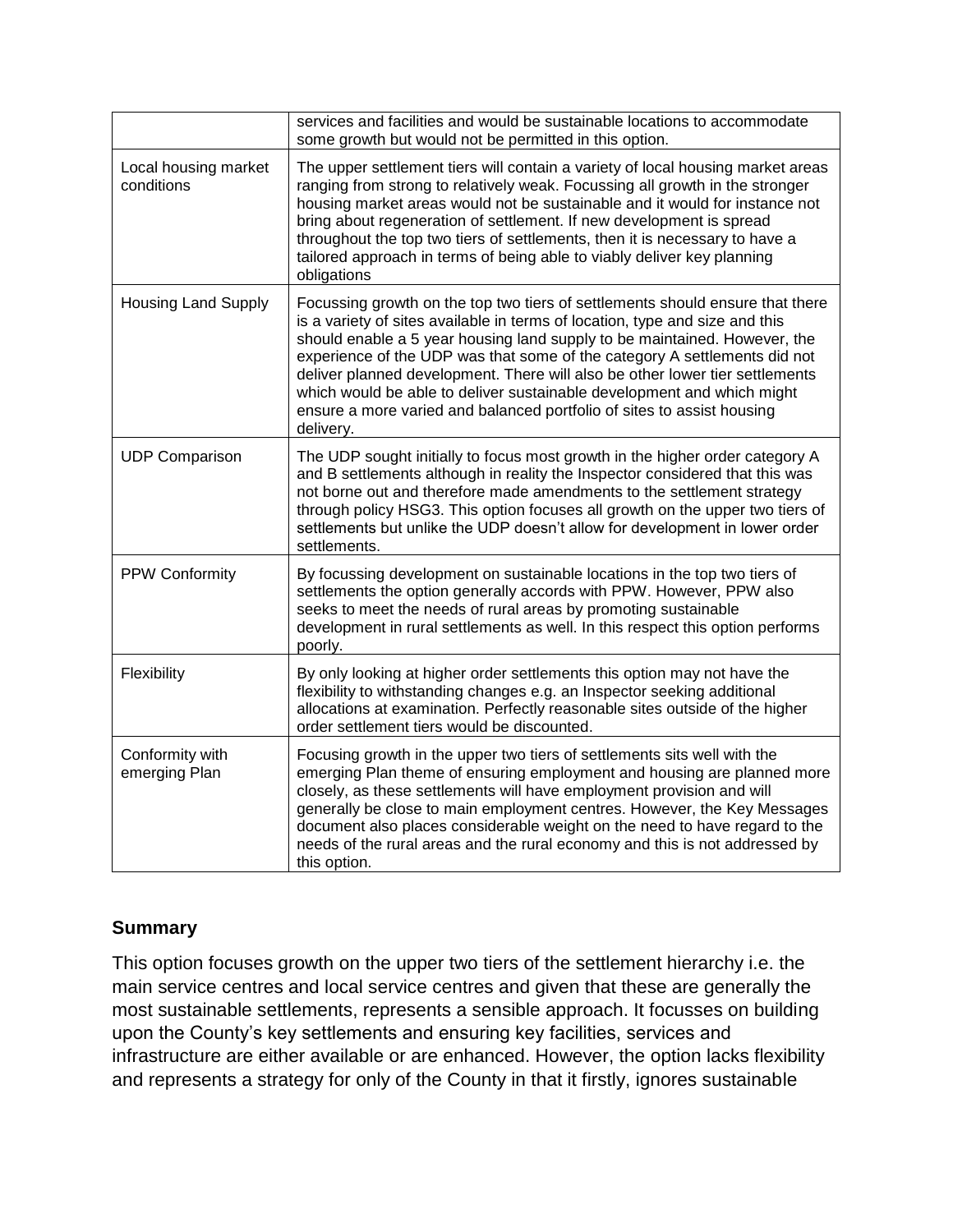lower tier settlements which might be suitable and capable of accommodating some growth and secondly, ignoring the rural parts of the County.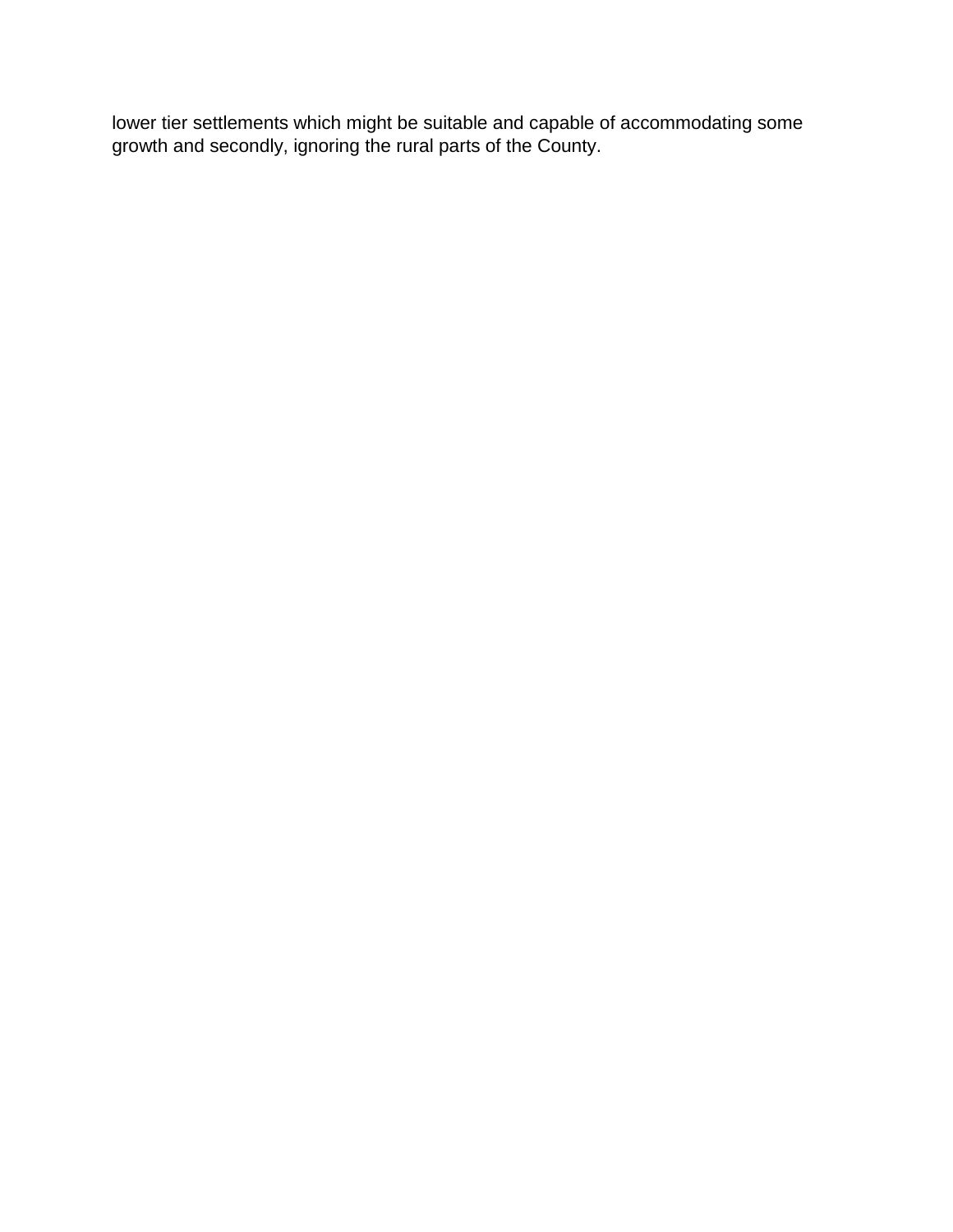### **Option 3 – Growth Area**

### **Description**

Development would be focused by directing all development based on a rigid definition of the growth area triangle embodied in the Wales Spatial Plan.

### **Assessment**

| <b>Criteria</b>                             | <b>Commentary</b>                                                                                                                                                                                                                                                                                                                                                                                                                                                                                                                                                                                                       |
|---------------------------------------------|-------------------------------------------------------------------------------------------------------------------------------------------------------------------------------------------------------------------------------------------------------------------------------------------------------------------------------------------------------------------------------------------------------------------------------------------------------------------------------------------------------------------------------------------------------------------------------------------------------------------------|
| Sustainable<br>locations for<br>development | At face value a strategy option which seeks to confine growth to within<br>a defined growth area boundary would appear to be sustainable.<br>However, it deprives that part of the County outside of the growth area<br>from having the opportunity to deliver sustainable development to<br>meet the needs of those settlements. Furthermore, within the growth<br>area there would be no controls over which settlements would<br>experience planned growth. Each settlement, regardless of its<br>sustainability would be seen as a growth opportunity and could have<br>harmful implications for small settlements. |
|                                             | The option also ignores the fact that not all development is located<br>within the growth triangle as there are important areas of employment<br>along the A548 Coast Road. This option therefore ignores a growth<br>'spur' taking in Flint, Bagillt, Greenfield and Mostyn Docks. Such<br>locations would be denied the opportunity of contributing to growth<br>and meeting their own needs.                                                                                                                                                                                                                         |
| Infrastructure<br>capacity                  | By focusing growth on only part of the County, this geographically<br>focused approach may put undue pressure on infrastructure especially<br>in those smaller settlements within the growth area.                                                                                                                                                                                                                                                                                                                                                                                                                      |
| Constraints                                 | By focusing growth on only part of the County, this option may put<br>undue pressure on a wide range of physical, environmental<br>constraints in and around certain settlements.                                                                                                                                                                                                                                                                                                                                                                                                                                       |
| Commitments                                 | A good proportion of commitments fall within the higher order<br>settlements, most of which fall within the growth area, although some<br>of these remain undeveloped. Also, some of the existing commitments<br>fall outside the defined growth zone approach. By focussing only on<br>the growth area, the role of other sustainable settlements outside it,<br>are overlooked.                                                                                                                                                                                                                                       |
| <b>Candidate Sites</b>                      | Not all of the candidate sites will fall within the defined growth zone.<br>Candidate sites in other sustainable settlements would be prevented<br>from being considered. Significant areas of brownfield land for<br>instance along the Coast would be excluded from consideration as<br>part of this option.                                                                                                                                                                                                                                                                                                          |
| Accessibility                               | Whilst the growth zone (focused on Deeside, Wrexham and Chester)<br>is highly accessible with the existence of strategic highways and the<br>Wrexham - Bidston and North Wales Coast rail lines, there are                                                                                                                                                                                                                                                                                                                                                                                                              |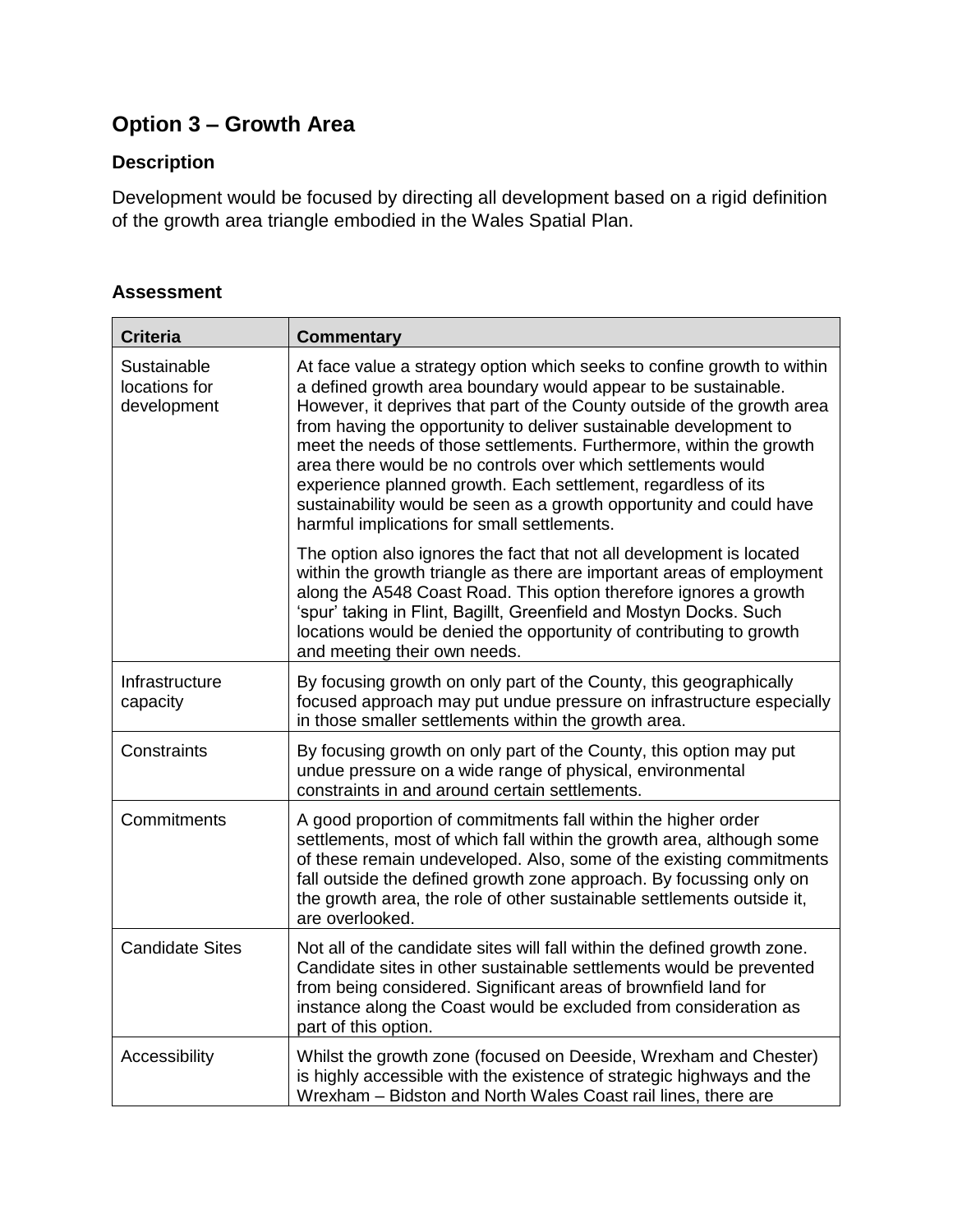|                                    | problems within the area. The congestion on the A494/A55/A548<br>highways hub is well documented and a strategy which sought to<br>focus all growth to the area would have the effect of adding to<br>congestion, in the absence of a clear direction as to Welsh<br>Governments proposals regarding the recent red and blue<br>consultation routes. The two railways have a very low level of<br>patronage and given present infrequent services are unlikely to be<br>able to respond to any great degree to such a focused approach.                                                                   |
|------------------------------------|-----------------------------------------------------------------------------------------------------------------------------------------------------------------------------------------------------------------------------------------------------------------------------------------------------------------------------------------------------------------------------------------------------------------------------------------------------------------------------------------------------------------------------------------------------------------------------------------------------------|
| Services and<br><b>Facilities</b>  | The growth area tends to have the settlements from the upper tiers of<br>the settlement hierarchy. In this sense growth should take place in<br>those settlements which have a good range of services and facilities.<br>However, the growth area approach does not distinguish between<br>settlements in terms of their size, role or character and therefore could<br>result in growth in settlements which do not have a good range of<br>services and facilities.                                                                                                                                     |
| Local housing<br>market conditions | The defined growth area will contain a variety of local housing market<br>areas ranging from very strong such as Higher Kinnerton to relatively<br>weak such as in the Deeside settlements. Focussing all growth in the<br>stronger housing market areas would not be sustainable and therefore<br>if all new development is spread throughout the growth area then it is<br>necessary to have a tailored approach in terms of being about to<br>viably deliver key planning obligations.                                                                                                                 |
| Housing Land<br>Supply             | Focussing all growth in a geographically defined area could result in<br>new housing development taking place in close proximity to each<br>other. This could make it difficult for each developer to establish a<br>market for their development as the 'catchments' would be<br>overlapping. The approach could have implications for housing land<br>supply.                                                                                                                                                                                                                                           |
| <b>UDP Comparison</b>              | This option is much more focused than the UDP as it restricts growth<br>to a defined physical area. Whilst it picks up on the Inspectors<br>concerns about directing more growth to higher order settlements /<br>urban areas, it fails to provide for the needs of rural settlements.<br>Furthermore, it is quite different from the UDP approach in that there<br>is no structure within it to define or order settlements in terms of their<br>sustainability. All settlements within the growth area would be treated<br>similarly.                                                                   |
| <b>PPW Conformity</b>              | The growth area concept is well established through the Wales Spatial<br>Plan, although it does not identify the scope for growth of key<br>settlement and employment areas along the Coast Road. Although<br>there are aspects of the approach which would conform with guidance<br>in PPW there are clear drawbacks whereby the approach which would<br>not be supported by PPW such as placing undue growth on smaller<br>settlements which would be unable to sustainably accommodate it.<br>PPW also identifies the role of rural areas and settlements and this is<br>not reflected in this option. |
| Flexibility                        | By focussing all growth within a defined geographical area, there may<br>be less flexibility to accommodate change (such as an Inspector                                                                                                                                                                                                                                                                                                                                                                                                                                                                  |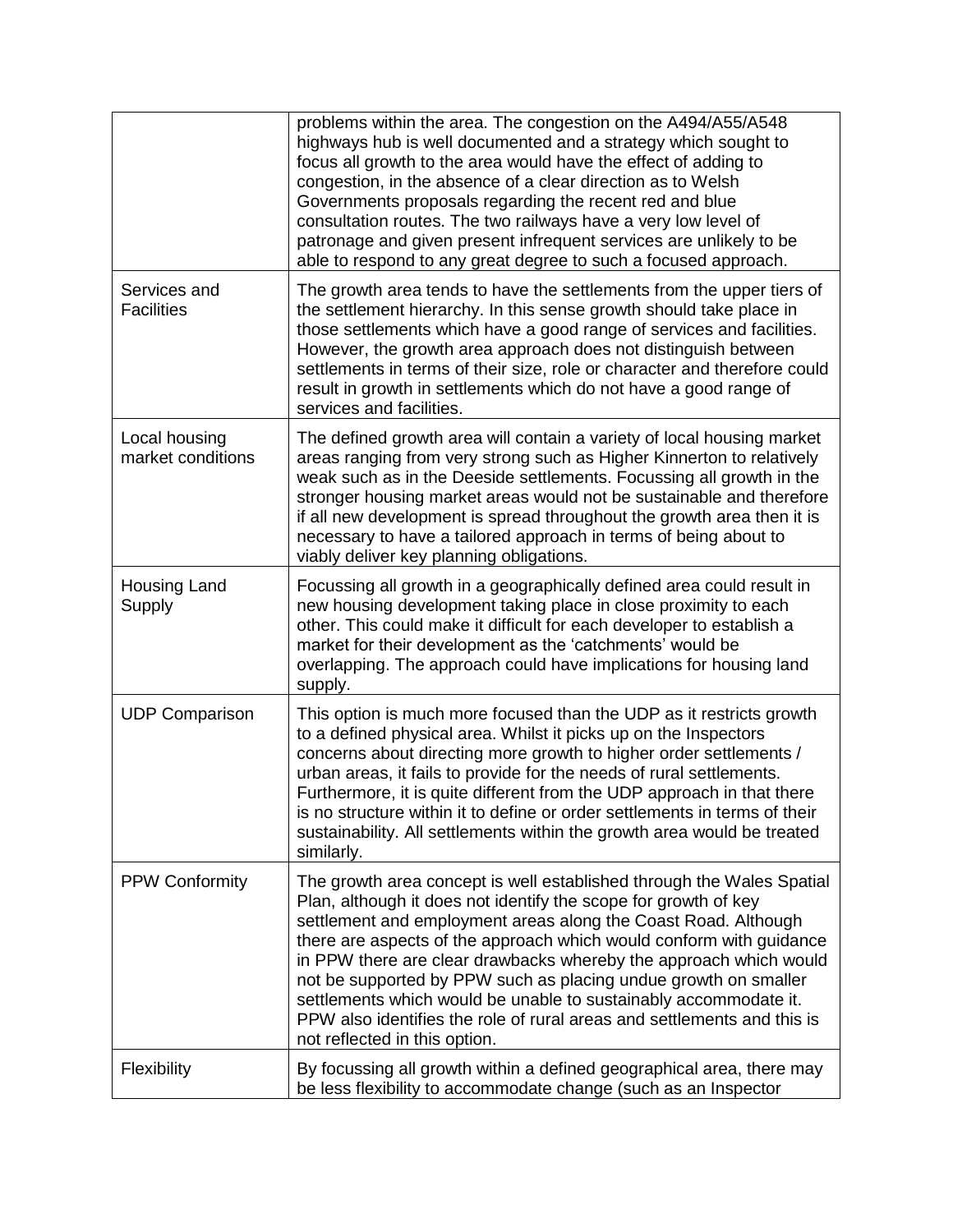|                                  | identifying the need for additional allocations) as many otherwise<br>sustainable settlements would fall outside the growth area.                                                                                                                                                                                                                                                                                                                                                                                                                        |
|----------------------------------|----------------------------------------------------------------------------------------------------------------------------------------------------------------------------------------------------------------------------------------------------------------------------------------------------------------------------------------------------------------------------------------------------------------------------------------------------------------------------------------------------------------------------------------------------------|
| Conformity with<br>emerging Plan | The concept of focusing on a growth area at face value appears to be<br>well related to the LDP objective of a joined up approach to<br>employment and housing growth. However, when looking at the<br>growth area concept in the WSP in more detail it also seeks to spread<br>the benefits of the growth area to surrounding towns and rural areas.<br>By focussing all growth on such a narrow geographical area, the<br>approach deprives the opportunity for other sustainable settlements<br>from seeking to grow and provide for their own needs. |

### **Summary**

This option appears to tie in strongly with the employment growth aspirations of the emerging Plan, by focussing development within a defined growth area. Whilst it reflects the Wales Spatial Plan growth triangle, it does not recognise firstly, the existence of a growth 'spur' along the Coast Road and secondly, the need to spread a certain level of growth out to other parts of the County. The option places pressure on small settlements within the growth area which may not be able to sustainably accommodate development. Rather than being the sole basis for a spatial strategy, the growth area approach could also sit as a higher level consideration which provides a context for and informs the chosen spatial strategy.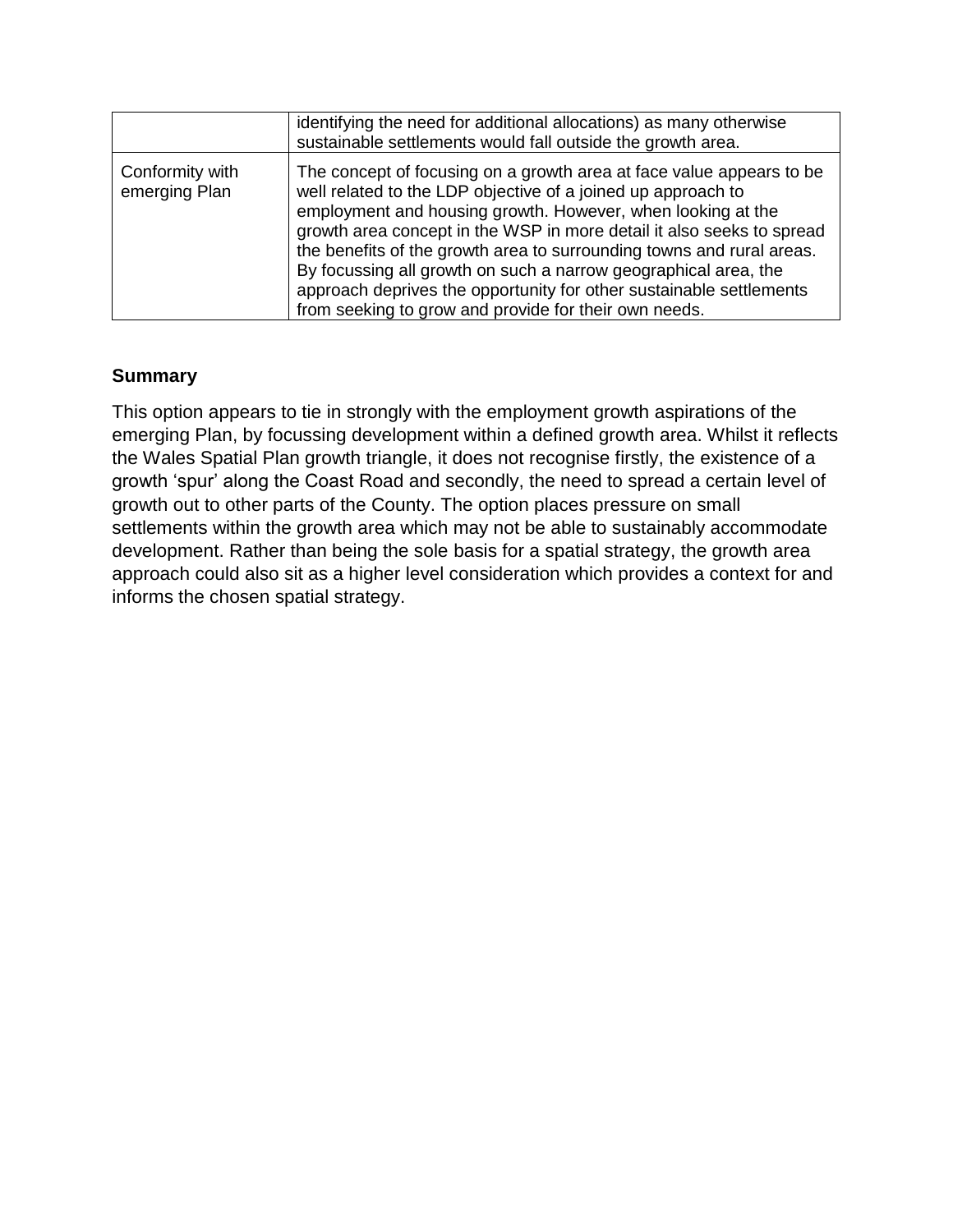### **Option 4 – Hubs and Corridors**

### **Description**

Development would be distributed based a strict interpretation of key road and rail transport hubs and routes.

#### **Assessment**

| <b>Criteria</b>                          | <b>Commentary</b>                                                                                                                                                                                                                                                                                                                                                                                                                                                                                                                                                                                                                                                                                                    |
|------------------------------------------|----------------------------------------------------------------------------------------------------------------------------------------------------------------------------------------------------------------------------------------------------------------------------------------------------------------------------------------------------------------------------------------------------------------------------------------------------------------------------------------------------------------------------------------------------------------------------------------------------------------------------------------------------------------------------------------------------------------------|
| Sustainable locations<br>for development | Focusing growth on transport hubs and corridors would have mixed results.<br>On the one hand settlements along the two railway lines would represent<br>sustainable locations for growth provided that the railway services offered<br>could provide a step change in service provision having regard to their<br>present low patronage. The proportion of the population within easy walking<br>distance of a railway station is not sufficient with which to justify formulating a<br>spatial strategy. Growth which was located in reasonable walking distance of<br>bus routes and nodes e.g. town centres, would represent sustainable<br>development but this would be achieved through other spatial options. |
|                                          | The option also brings into questions the role that the railway network in the<br>County plays in terms of where people travel using the railway, compared to<br>other forms of travel. Limited numbers commute either to Wrexham or to<br>Liverpool using the Wrexham - Bidston line and the North Wales Coast line is<br>likely to be used primarily for longer distance journeys rather than for local<br>everyday journeys. This context questions the extent to which the railway<br>network is capable of supporting the development needs of the County and<br>the transport requirements of the population.                                                                                                  |
|                                          | In terms of the strategic road network this is less clear as the highways<br>function of roads such as the A55 and A494 is to facilitate longer distance<br>journeys. This would be compromised by having too much growth focused<br>around the A55/A494/A548 hub in terms of exacerbating congestion.<br>Locating growth at various junctions along the A55 would not represent<br>sustainable development as it would not be related to existing settlements.                                                                                                                                                                                                                                                      |
| Infrastructure capacity                  | Considerable development pressure would be placed on those settlements<br>along transport corridors and at strategic hubs. Such an approach would<br>place undue pressure on existing infrastructure and there may be settlements<br>which simply so not have the level of services and facilities to support growth.<br>Conversely, there will be interchanges along the A55 which will be set within<br>open countryside where there is no existing infrastructure on which to base<br>new development. The ability of the A55 and A494 Trunk Roads to function<br>as strategic highways could be compromised.                                                                                                     |
| Constraints                              | The North Wales Coast railway runs through areas of the County which<br>experiences a number of constraints including flood risk, contaminated<br>brownfield sites, green barrier and proximity to international nature<br>conservation designations. The Wrexham Bidston line also passes through<br>extensive areas of open countryside and green barrier where it would be<br>difficult to accommodate the scale of development likely under this option.                                                                                                                                                                                                                                                         |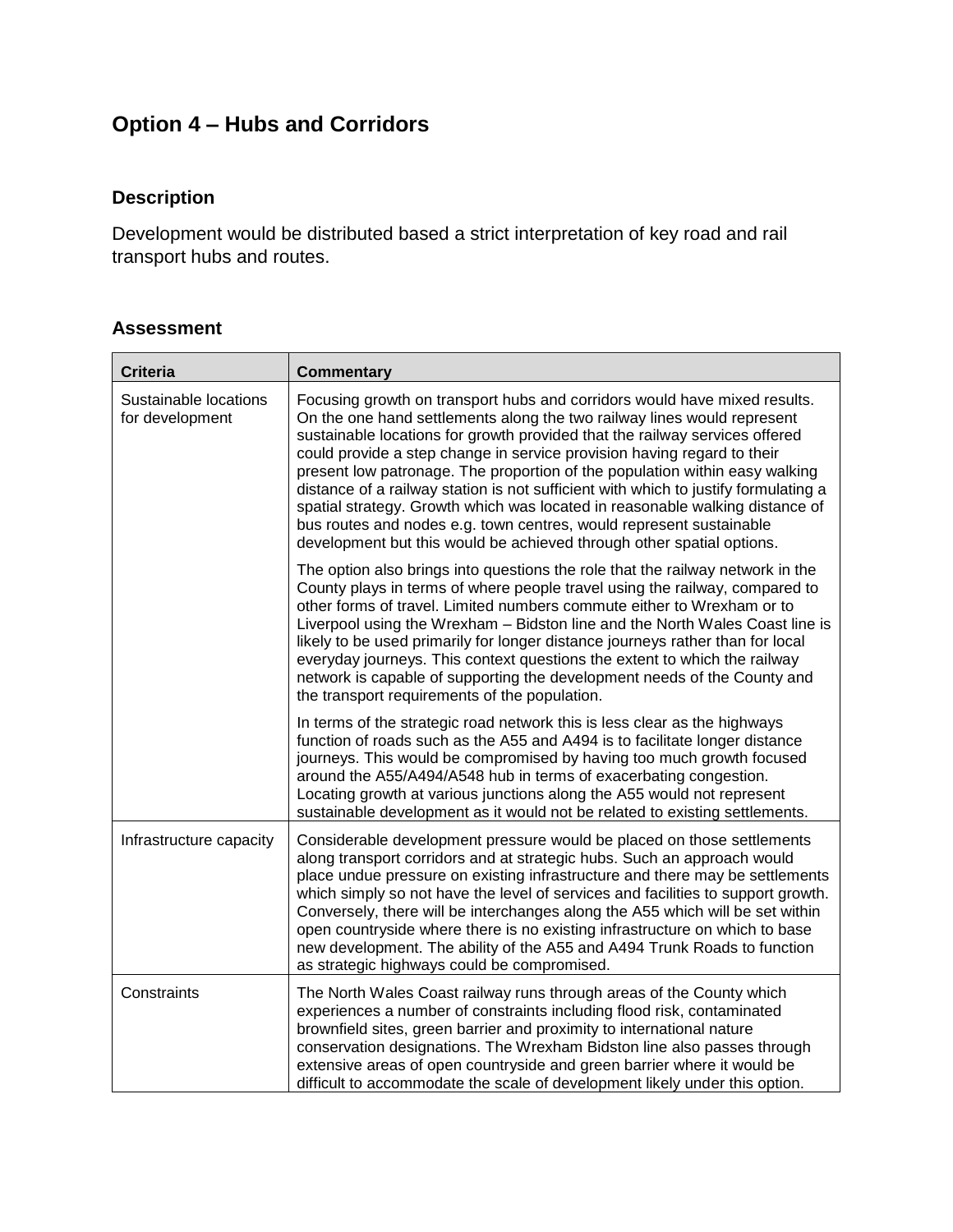|                                    | The location of development along the A55 would result in unsustainable car<br>based development in open countryside locations.                                                                                                                                                                                                                                                                                                                                                                                                                                                                                                                                                                                                            |
|------------------------------------|--------------------------------------------------------------------------------------------------------------------------------------------------------------------------------------------------------------------------------------------------------------------------------------------------------------------------------------------------------------------------------------------------------------------------------------------------------------------------------------------------------------------------------------------------------------------------------------------------------------------------------------------------------------------------------------------------------------------------------------------|
| Commitments                        | Some of the existing commitments fall within the settlements alongside the<br>two railway lines and other locations on strategic highways. However, other<br>commitments fall outside the hubs and corridors approach. This questions<br>how valid such a focused approach is when it has little regard to the wider<br>picture over the whole County.                                                                                                                                                                                                                                                                                                                                                                                     |
| <b>Candidate Sites</b>             | Most but not all of the candidate sites will fall within the hubs and corridors<br>zone. Candidate sites in other sustainable settlements would be prevented<br>from being considered.                                                                                                                                                                                                                                                                                                                                                                                                                                                                                                                                                     |
| Accessibility                      | The area in the vicinity of the two railway lines initially appears to be<br>accessible. However, with the North Wales Coast line there are several<br>settlements which do not have a station e.g. Mostyn Docks, Greenfield,<br>Bagillt, Connah's Quay, Queensferry, Broughton which limits the scope of the<br>line to accommodate focussed growth. At Shotton which sits at the<br>intersection of the two lines there is little or no scope to accommodate<br>growth. The two railways have a low level of patronage and given present<br>infrequent services are unlikely to be able to respond to any great degree to<br>such a focused approach to growth.                                                                          |
|                                    | The congestion on the A494/A55/A548 highways hub is well documented and<br>a strategy which sought to focus growth to the area would have the effect of<br>adding to congestion, in the absence of a clear direction as to Welsh<br>Governments proposals regarding the recent red and blue consultation<br>routes. The A55 is presently struggling to cope with the volume of traffic on a<br>daily basis and the slightest incident has significant impacts on traffic flows<br>and this would be exacerbated by a strategy which sought to focus<br>development at each junction.                                                                                                                                                       |
| <b>Services and Facilities</b>     | Whilst the area covered by the hubs and corridors option is highly accessible<br>with the existence of strategic highways and the Wrexham - Bidston and<br>North Wales Coast rail lines, there are problems within the area. The<br>congestion on the A494/A55/A548 highways hub is well documented and a<br>strategy which sought to focus all growth to the area would have the effect of<br>adding to congestion, in the absence of a clear direction as to Welsh<br>Governments proposals regarding the recent red and blue consultation<br>routes. The two railways have a very low level of patronage and given<br>present infrequent services are unlikely to be able to respond to any great<br>degree to such a focused approach. |
| Local housing market<br>conditions | The settlements which are not only alongside the railway lines, but also<br>having stations will feature a mix of housing market areas. By contrast,<br>locating all development at locations along the strategic highways, particularly<br>in open countryside locations along the A55 would be in strong market areas<br>and attractive to the market.                                                                                                                                                                                                                                                                                                                                                                                   |
| <b>Housing Land Supply</b>         | This option has uncertainty as to whether it would contribute to achieving and<br>maintaining a 5 year housing land supply.                                                                                                                                                                                                                                                                                                                                                                                                                                                                                                                                                                                                                |
| <b>UDP Comparison</b>              | This option differs significantly in that there is no settlement structure built into<br>it. Rather, it is based solely on proximity to key transport corridors and hubs<br>on strategic highways and key public transport interchanges such as on the<br>two railway lines. Whereas the UDP at least had a structured approach, this<br>option would have a random approach as there is huge variation in terms of<br>the two strands (highways vs public transport) pulling in different directions.                                                                                                                                                                                                                                     |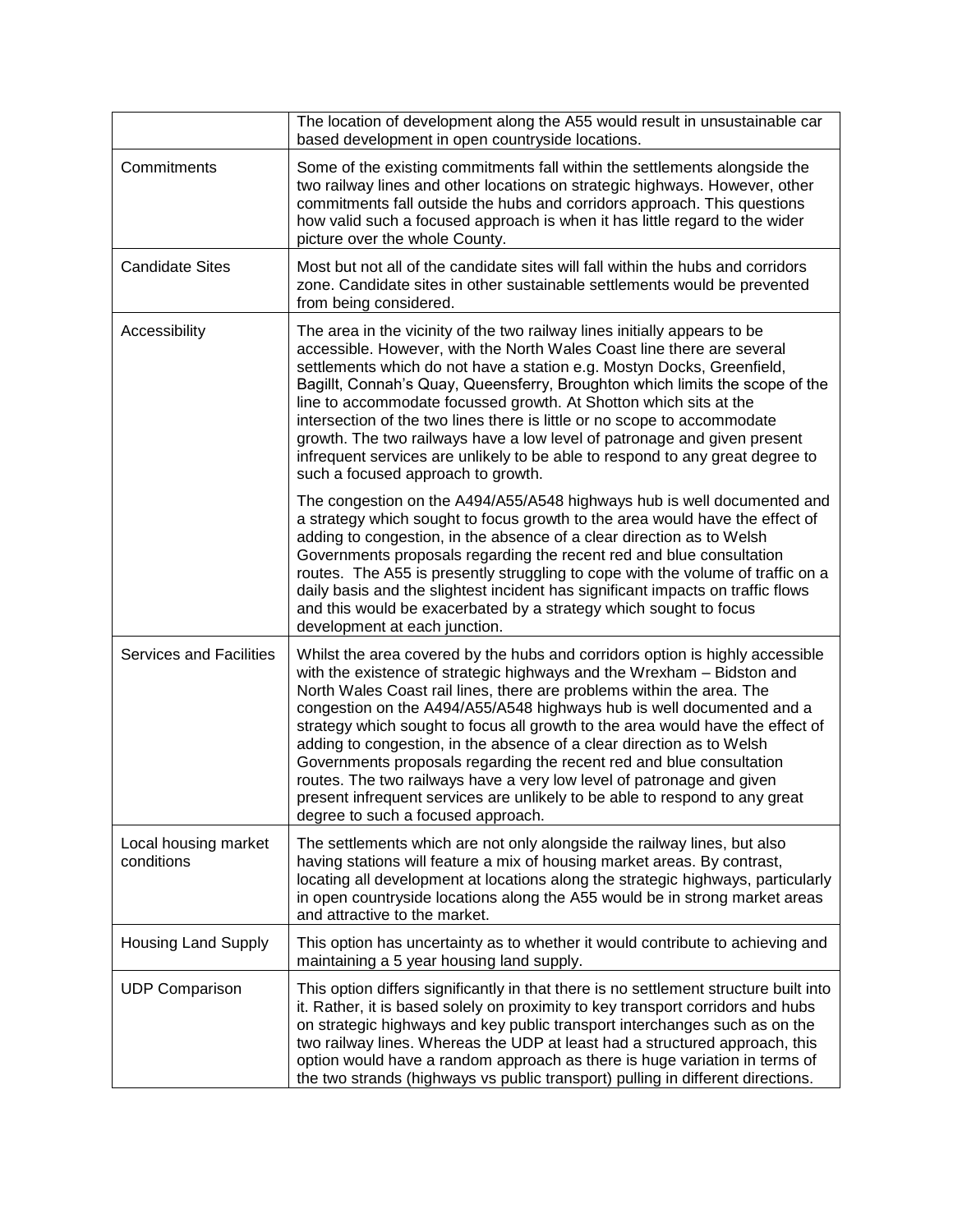| <b>PPW Conformity</b>            | Seeking to identify growth in areas with good public transport routes and<br>nodes is supported as a principle in PPW. However, PPW advocates the<br>need to have regard to the needs of both urban and rural areas and this<br>option fails to offer a strategy approach to large rural parts of the County as<br>well as several key settlements. The approach of focusing considerable<br>growth in the vicinity of the Deeside hub would exacerbate existing<br>congestion and transport problems. PPW would not support 'footloose'<br>development at junctions along the A55 if it was unrelated to existing<br>settlements and infrastructure. |
|----------------------------------|-------------------------------------------------------------------------------------------------------------------------------------------------------------------------------------------------------------------------------------------------------------------------------------------------------------------------------------------------------------------------------------------------------------------------------------------------------------------------------------------------------------------------------------------------------------------------------------------------------------------------------------------------------|
| Flexibility                      | The option is not considered to have a sufficient level of flexibility to withstand<br>unforeseen circumstances such as an Inspector at examination identifying<br>the need for further allocations. Ignoring large chunks of the County as well<br>as key settlements would not give the necessary flexibility to identify<br>additional sites.                                                                                                                                                                                                                                                                                                      |
| Conformity with<br>emerging Plan | Directing growth based on proximity to transport corridors and nodes,<br>particularly the A494/A55/A548 hub to a large extent picks on the relationship<br>between housing and employment development given that it is in this part of<br>the County that significant employment is found. However, the option is not<br>an option for planning sustainably for rural areas and settlements and<br>locating growth along major roads would bring about unsustainable patterns<br>of development.                                                                                                                                                      |

### **Summary**

In some respects, elements of this strategy are similar to the growth area approach in that they focus on the Deeside area. However, the option is not a County wide option in that it ignores large parts of the County, especially rural areas, yet perversely could allow for unsustainable growth in rural settlements or possibly at junctions along the route of key strategic roads. It is also questioned in terms of the role that the railway network could play in terms of accommodating the needs of the County for development and its ability to provide for their movement requirements. Rather than being a robust basis to justify a spatial strategy in its own right, it is perhaps more suitable as a higher level context to inform the chosen spatial strategy.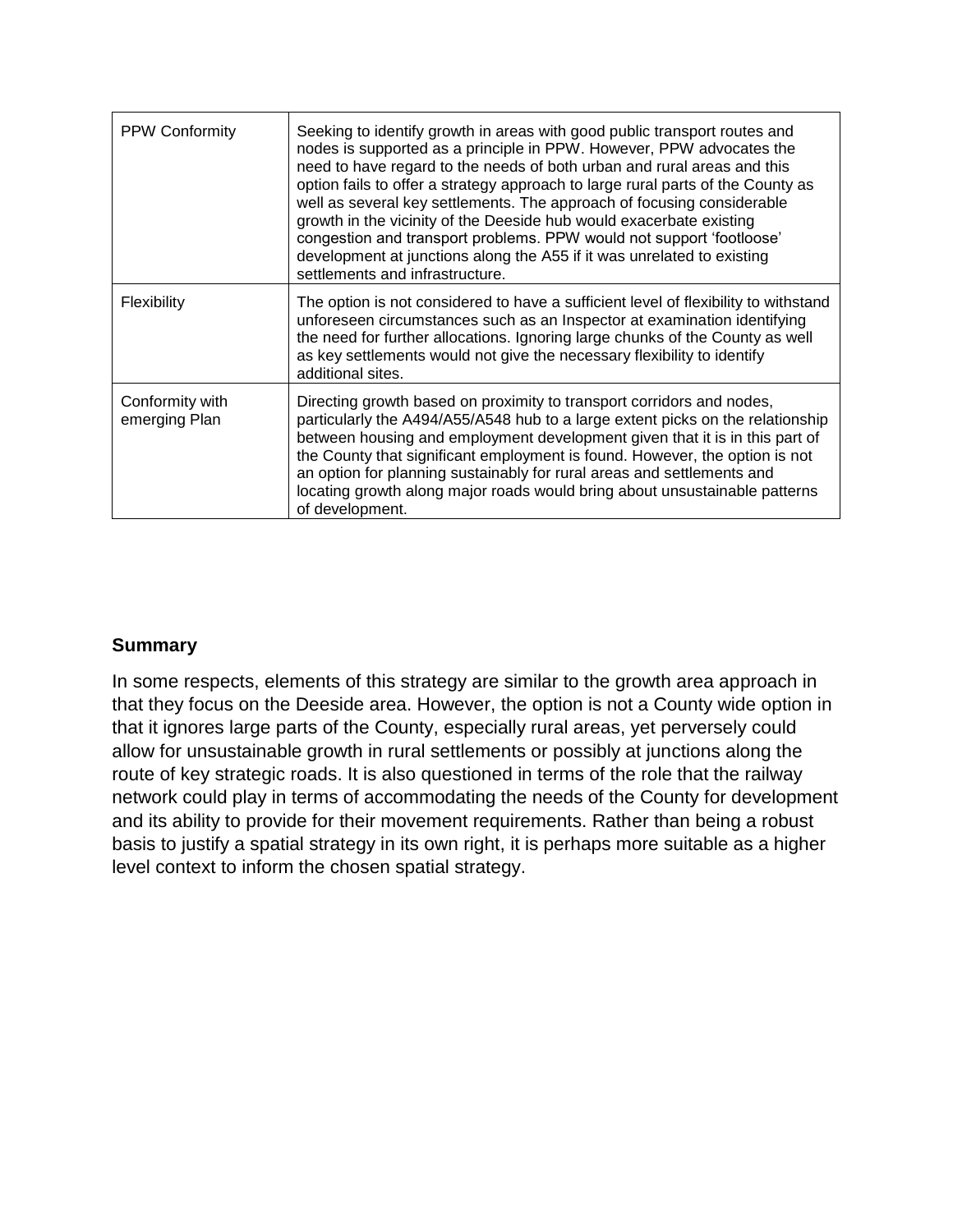### **Option 5 – Sustainable Distribution plus refined approach to rural settlements**

### **Description**

Development would be focused on the first three tiers of the settlement hierarchy, based on identifying the most sustainable settlements and sites. In the rural settlements a more refined policy approach would be developed to ensure that a more flexible approach is taken to bringing about and delivering local needs housing.

### **Assessment**

| Criteria                                    | Commentary                                                                                                                                                                                                                                                                                                                                                                                                                                                                                                  |
|---------------------------------------------|-------------------------------------------------------------------------------------------------------------------------------------------------------------------------------------------------------------------------------------------------------------------------------------------------------------------------------------------------------------------------------------------------------------------------------------------------------------------------------------------------------------|
| Sustainable<br>locations for<br>development | This approach is based on sound sustainability principles in that it is<br>informed by the settlement audits and settlement hierarchy. Focussing<br>growth on the top three tiers of the settlement hierarchy should ensure<br>a sustainable approach to development locations is achieved.<br>However, it addresses the shortcomings of several other options by<br>recognising the need for a more tailored and innovative policy<br>approach to managing and delivering growth in the rural settlements. |
|                                             | Rather than identifying a numerical based methodology for<br>apportioning growth between each of the settlement tiers, this option<br>uses sustainability principles to identify the most sustainable<br>settlements to accommodate growth and to identify sites and growth<br>levels which are broadly in line with the position of a settlement within<br>the settlement hierarchy.                                                                                                                       |
| Infrastructure<br>capacity                  | By having regard to the settlement audits and settlement hierarchy,<br>and seeking to identify the most appropriate and sustainable<br>settlements and sites this option should ensure that the availability<br>and capacity of infrastructure is a key consideration.                                                                                                                                                                                                                                      |
| Constraints                                 | By distributing development based on an informed approach to the<br>sustainability of each settlement and emerging evidence base then the<br>option should have regard to the presence of constraints.                                                                                                                                                                                                                                                                                                      |
| Commitments                                 | The option enables the existing commitments to be taken into account<br>in terms of a robust assessment of their likely future delivery, across a<br>whole spectrum of settlements.                                                                                                                                                                                                                                                                                                                         |
| <b>Candidate Sites</b>                      | The option should have sufficient flexibility to be able to have regard to<br>candidate sites across a wide spectrum of settlements.                                                                                                                                                                                                                                                                                                                                                                        |
| Accessibility                               | This option is based on the chosen settlement hierarchy and has<br>regard to the settlement audits and is therefore based on sustainability<br>principles, which will include accessibility. If the amount of growth is<br>generally being directed to the most sustainable settlements, then it is<br>likely that these settlements have the greatest provision of services                                                                                                                                |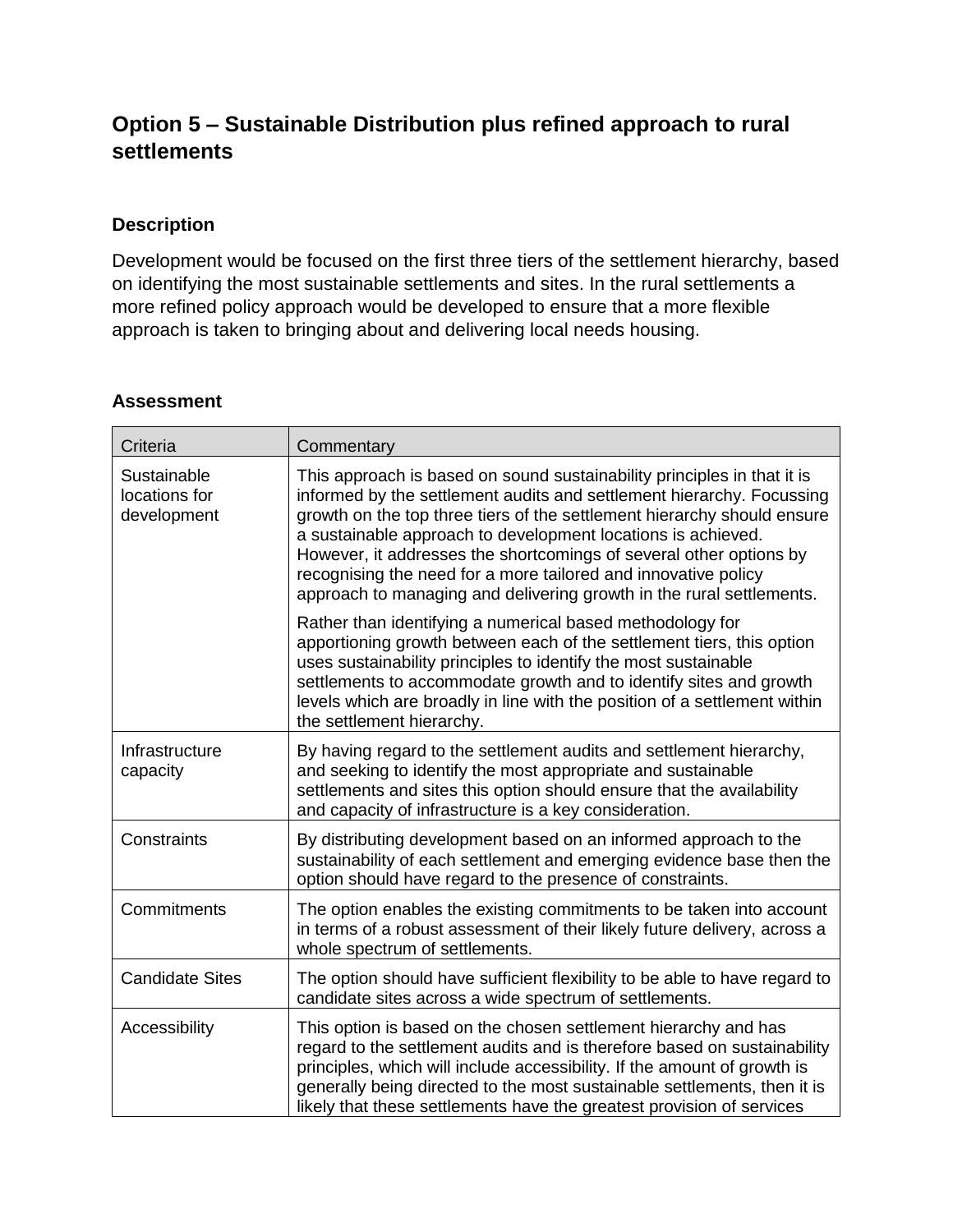|                                    | and facilities and also public transport. The approach also recognises<br>that there will be accessible rural settlements which can serve as<br>sustainable hubs to meet the needs of rural areas.                                                                                                                                                                                                                                                                                                                                                                                                                                                                                                                                                                                          |
|------------------------------------|---------------------------------------------------------------------------------------------------------------------------------------------------------------------------------------------------------------------------------------------------------------------------------------------------------------------------------------------------------------------------------------------------------------------------------------------------------------------------------------------------------------------------------------------------------------------------------------------------------------------------------------------------------------------------------------------------------------------------------------------------------------------------------------------|
| Services and<br><b>Facilities</b>  | If the amount of growth focused on the most sustainable settlements<br>having regard to the settlement hierarchy, then the level of<br>sustainability of each settlement in terms of the availability of services<br>and facilities will be assessed. However, the approach recognises that<br>within the settlement hierarchy there will be other rural settlements<br>which have services and facilities with which to support some growth.<br>The approach allows a more focussed and tailored approach to be<br>taken in respect of key settlements in terms of their character, role and<br>attributes. In this way each key settlement can be planned for by<br>addressing its particular needs rather than taking a more regimented<br>or numerical approach to apportioning growth. |
| Local housing<br>market conditions | The option recognises that many rural parts of the County, particularly<br>certain attractive villages are part of strong housing market areas yet<br>are in areas where average earnings do not enable many local people<br>to enter the housing market. The approach, which will need to be<br>developed further, as part of policy formulation, recognises the need<br>to develop new and innovative measures to manage and deliver<br>growth in rural areas and settlements. In general, a 'looser' application<br>of the settlement hierarchy will enable a more informed approach to<br>be taken in identifying sustainable locations and sites and this can<br>have regard to housing market areas.                                                                                  |
| <b>Housing Land</b><br>Supply      | By concentrating development in the most sustainable settlements,<br>based on a 'looser' interpretation of the settlement hierarchy should<br>ensure a range of sites by location, type and size can be identified<br>which are more likely to be viable and deliverable. This should work<br>towards ensuring that housing land supply is maintained. Although<br>development in the rural areas and settlements will be relatively<br>modest it will still make a contribution to supply.                                                                                                                                                                                                                                                                                                 |
| <b>UDP Comparison</b>              | By comparison with the UDP, this option should ensure that growth is<br>focused on a more soundly based and evidenced settlement<br>hierarchy. It moves away from the numerical growth rate approach in<br>the UDP and seeks to take a more tailored and focussed approach<br>whereby sustainability underpins each settlement and site<br>identification. Inherent in this option is the concept that not every<br>settlement will experience planned growth. The option should also<br>ensure that the difficulties experienced in implementing housing<br>development in rural settlements can be reviewed and new<br>approaches developed.                                                                                                                                              |
| <b>PPW Conformity</b>              | The approach of basing growth on a settlement strategy is supported<br>by the guidance in PPW as is the approach of recognising the role,<br>character and needs of key settlements in terms of facilitating<br>sustainable development. Furthermore, PPW also recognises the<br>importance of planning for rural area as well as urban areas and this<br>forms a key part of this option.                                                                                                                                                                                                                                                                                                                                                                                                  |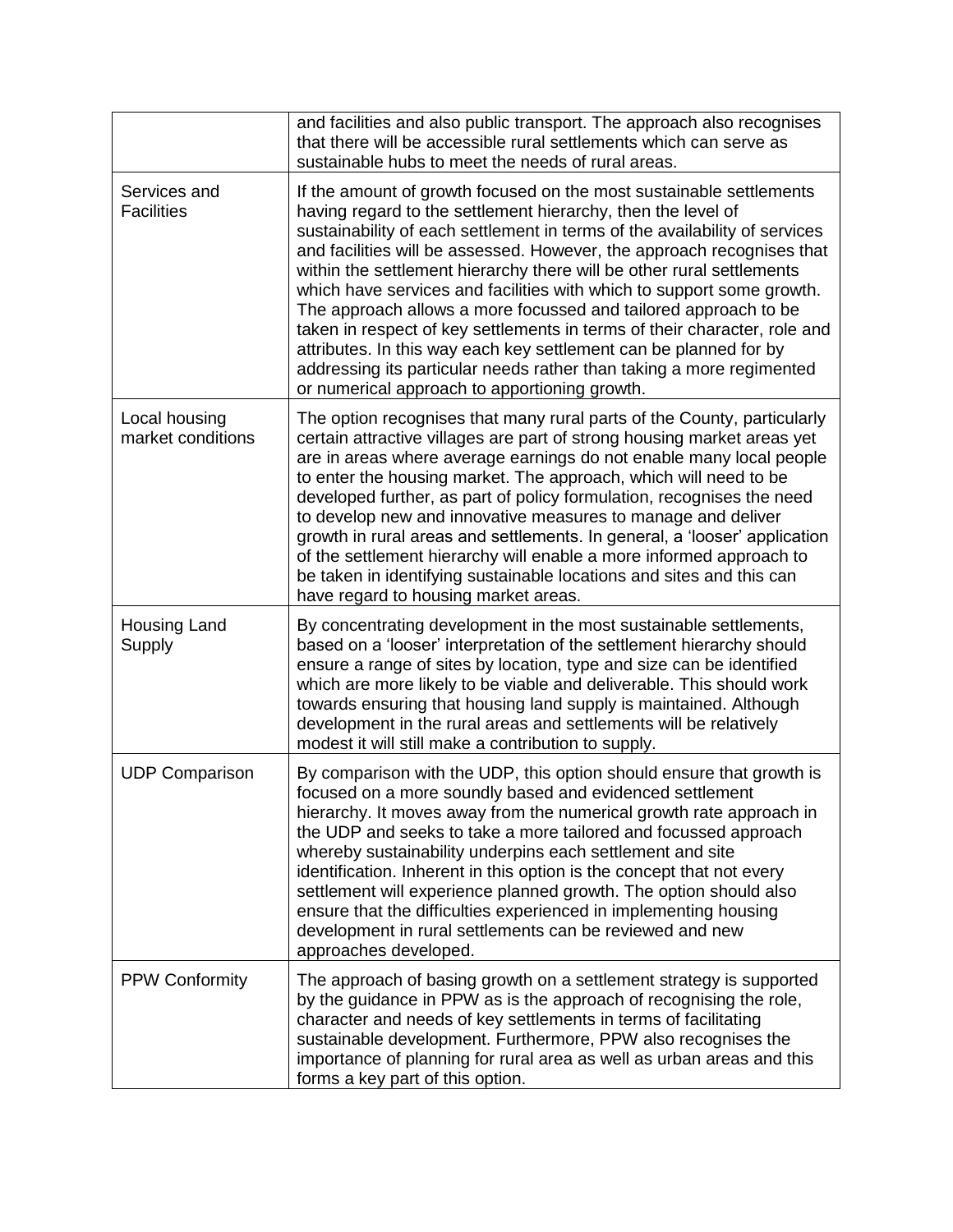| Flexibility                      | This option should ensure sufficient flexibility exists to cater for<br>unforeseen circumstances e.g. the Inspector at examination<br>identifying the need for additional allocations, as the settlement<br>hierarchy should form the basis for additional sites to be found.                                                                                                                                                                                                                                                                                                                                                                                                                                                                                                                               |
|----------------------------------|-------------------------------------------------------------------------------------------------------------------------------------------------------------------------------------------------------------------------------------------------------------------------------------------------------------------------------------------------------------------------------------------------------------------------------------------------------------------------------------------------------------------------------------------------------------------------------------------------------------------------------------------------------------------------------------------------------------------------------------------------------------------------------------------------------------|
| Conformity with<br>emerging Plan | The option retains the concept of a settlement hierarchy but a more<br>refined approach is taken whereby a 5 tier settlement hierarchy is<br>used, and informed by settlement audits. Rather than using a<br>numerical growth rate approach the option seeks to identify the most<br>sustainable settlements and sites, rather than spreading growth thinly.<br>It also recognises that each settlement is different rather than a 'one<br>size fits all' approach. In this context it is inherent that not every<br>settlement will experience planned growth sits comfortably by<br>ensuring that growth is focussed on the upper tiers of the settlement<br>hierarchy and these tend to the settlements which either have<br>employment provision or are in close proximity to employment<br>development |

### **Summary**

This option is based upon the sustainability evidence in the settlement audits which informed the preferred settlement hierarchy. It does not seek to apportion growth based on a numerical approach of assigning different growth levels to different tiers in the settlement hierarchy, as the problems in implementing and monitoring such an approach is well documented in respect of the UDP. Instead, this option takes a looser approach to the settlement hierarchy whereby there is greater scope to have regard to the individual nature of settlements by seeking to address their particular needs and to make an informed choice in determining which settlements and sites are able to sustainably accommodate and deliver new development. The option also recognises the need for a new approach to ensuring that the needs of rural settlements are met through new policy approaches, which will need to be developed further.